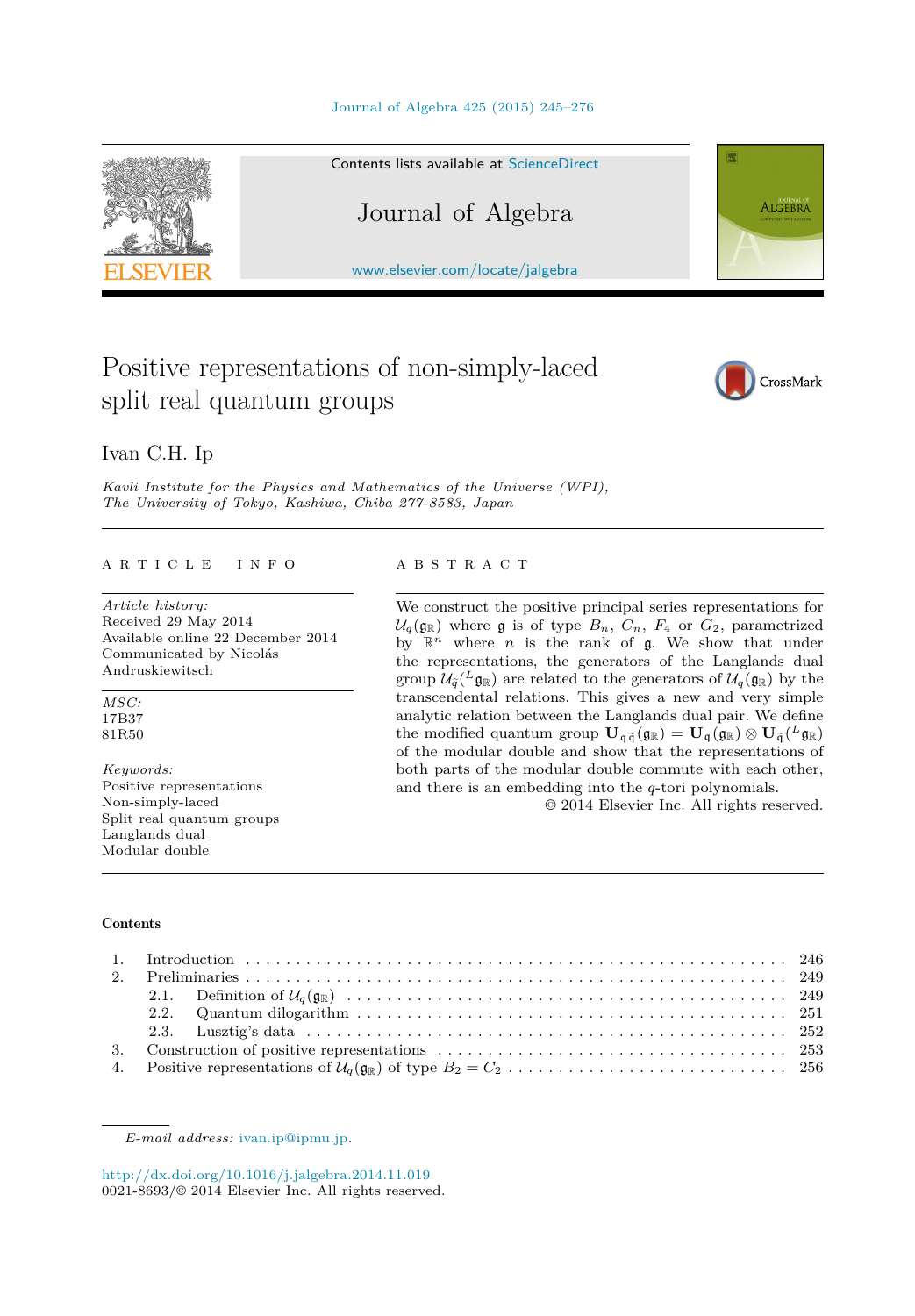<span id="page-1-0"></span>

|    | 4.1. |  |
|----|------|--|
|    | 4.2. |  |
|    | 4.3. |  |
|    | 4.4. |  |
| 5. |      |  |
|    | 5.1. |  |
|    | 5.2. |  |
|    | 5.3. |  |
| 6. |      |  |
| 7. |      |  |
| 8. |      |  |
| 9. |      |  |
|    |      |  |
|    |      |  |

# 1. Introduction

In this paper, we give the construction of the positive principal series representations for the quantum group  $\mathcal{U}_q(\mathfrak{g}_{\mathbb{R}})$  and its modular double where  $\mathfrak{g}$  is of non-simply-laced type  $B_n$ ,  $C_n$ ,  $F_4$  or  $G_2$ , generalizing our recent work [\[10\]](#page-31-0) on the simply-laced case, thus completing the constructions corresponding to simple  $\mathfrak g$  of all types. The transcendental relations that were part of the axioms in the simply-laced case, relate the quantum group  $\mathcal{U}_q(\mathfrak{g}_{\mathbb{R}})$  with its Langlands dual  $\mathcal{U}_q(L_{\mathfrak{g}_{\mathbb{R}}})$  in the non simply-laced case. This might be considered as the simplest realization of the Langlands dual pair, given by a single analytic relation.

The notion of the *positive principal series representations* was introduced in [\[7\]](#page-31-0) as a new research program devoted to the representation theory of split real quantum groups. It uses the concept of modular double for quantum groups [\[5\],](#page-31-0) and has been studied for  $\mathcal{U}_{q\tilde{q}}(\mathfrak{sl}(2,\mathbb{R}))$  by Ponsot and Teschner [\[14\].](#page-31-0) Let us recall the definition in the simply-laced case. Let  $E_i$ ,  $F_i$ ,  $K_i$  be the generators of  $\mathcal{U}_q(\mathfrak{g}_{\mathbb{R}})$  with the standard quantum relations, where  $q = e^{\pi i b^2}$ ,  $b^2 \in \mathbb{R} \setminus \mathbb{Q}$  and  $0 < b < 1$ . Similarly let  $\widetilde{E_i}$ ,  $\widetilde{F_i}$ ,  $\widetilde{K_i}$  be the generators of  $\mathcal{U}_{\tilde{q}}(\mathfrak{g}_{\mathbb{R}})$  by replacing *b* with  $b^{-1}$ , where  $\tilde{q} = e^{\pi i b^{-2}}$ . Then using the rescaled variables

$$
e_i = 2\sin(\pi b^2) E_i, \qquad f_i = 2\sin(\pi b^2) F_i \tag{1.1}
$$

and similarly for  $\tilde{e}_i$  and  $\tilde{f}_i$  with *b* replaced by  $b^{-1}$ , the positive representations have the following representations following remarkable properties:

- (i) the generators  $e_i$ ,  $f_i$ ,  $K_i^{\pm 1}$  and  $\tilde{e}_i$ ,  $\tilde{f}_i$ ,  $\tilde{K}_i$ <br>and collections  $\pm$ <sup>1</sup> are represented by positive essentially self-adjoint operators,
- (ii) the generators satisfy the transcendental relations

$$
e_i^{\frac{1}{b^2}} = \widetilde{e_i}, \qquad f_i^{\frac{1}{b^2}} = \widetilde{f_i}, \qquad K_i^{\frac{1}{b^2}} = \widetilde{K_i}.
$$
 (1.2)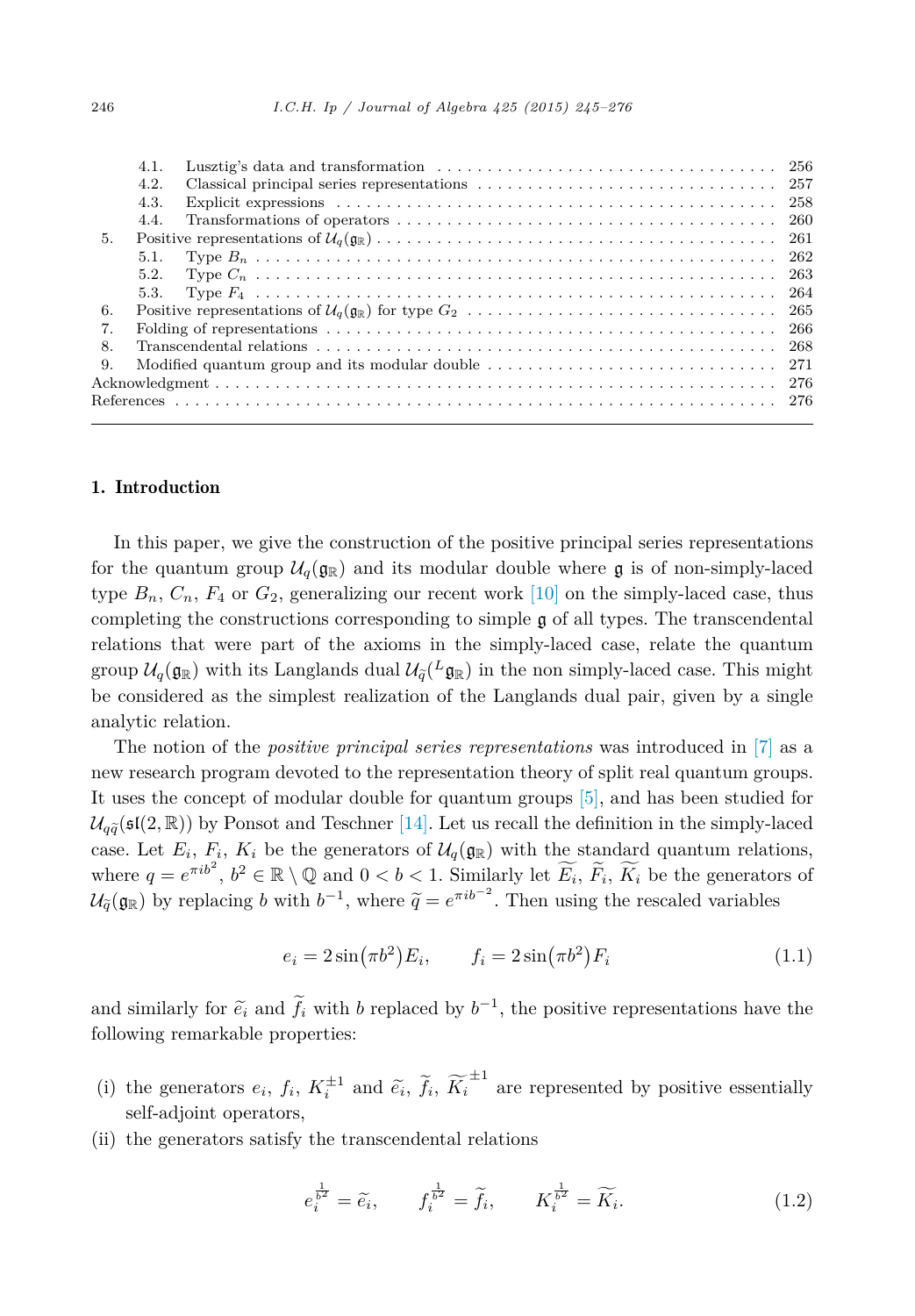<span id="page-2-0"></span>Furthermore, by modifying the definition of  $e_i$ ,  $f_i$ ,  $K_i^{\pm 1}$  and the tilde variables with certain factors of  $K_i$ 's, we also obtain the compatibility with the modular double  $\mathbf{U}_{\mathfrak{q}\widetilde{\mathfrak{q}}}(\mathfrak{g}_{\mathbb{R}})$ :

(iii) the generators 
$$
\mathbf{e}_i
$$
,  $\mathbf{f}_i$ ,  $\mathbf{K}_i^{\pm 1}$  commute with  $\widetilde{\mathbf{e}}_i$ ,  $\widetilde{\mathbf{f}}_i$ ,  $\widetilde{\mathbf{K}}_i^{\pm 1}$ .

Note that since the generators are represented by positive operators, the real powers  $\frac{1}{b_i^2}$  defining the transcendental relations are well-defined by means of functional calculus. However, when g is not simply-laced, the transcendental relations [\(1.2\)](#page-1-0) are substantially different. The transcendental relations now relate  $\alpha$  with its Langlands dual <sup>L</sup><sub> $\alpha$ </sub> directly with appropriate changes of parameters. This is a special feature of the non-simply-laced case for quantum groups. The starting point of this paper is the following remarkable result:

**Theorem 1.1** *(Langlands duality for quantum group). For each positive simple root*  $\alpha_i$ , *define*

$$
q_i = q^{\frac{1}{2}(\alpha_i, \alpha_i)} = e^{\pi i b_i^2},
$$

and let  $b_s = b_i$  when  $\alpha_i$  is a short root (see [Definition 2.2\)](#page-5-0). Let  $\tilde{q} = e^{\pi i b_s^{-2}}$ . Define the *operators*

$$
\widetilde{e_i} := (e_i)^{\frac{1}{b_i^2}},\tag{1.3}
$$

$$
\widetilde{f}_i := (f_i)^{\frac{1}{b_i^2}},\tag{1.4}
$$

$$
\widetilde{K_i} := (K_i)^{\frac{1}{b_i^2}},\tag{1.5}
$$

*where*

$$
e_i = 2\sin \pi b_i^2 E_i, \qquad f_i = 2\sin \pi b_i^2 F_i,
$$
\n(1.6)

$$
\widetilde{e_i} = 2\sin\pi b_i^{-2}\widetilde{E_i}, \qquad \widetilde{f_i} = 2\sin\pi b_i^{-2}\widetilde{F_i}.
$$
\n(1.7)

Then the generators of  $\mathcal{U}_{\tilde{q}}({}^L\mathfrak{g}_{\mathbb{R}})$  are represented by the operators  $E_i$ ,  $\overline{F}_i$  and  $\overline{K}_i$ , where  $L_{\mathbf{g}_{\mathbb{R}}}$  *is defined by replacing long roots with short roots and short roots with long roots in the Dynkin diagram of* g*.*

We remark that the Langlands dual already in the simply-laced case appears as the commutant of the quantum group  $\mathcal{U}_q(\mathfrak{g}_{\mathbb{R}})$  [10, [Theorem 10.4\],](#page-31-0) where the type of algebra is the same. The possibility of such phenomenon has been suggested in  $[8]$ . Hence Theorem 1.1 about the transcendental relations gives an explicit construction of the Langlands dual in the context of representation theory of split real quantum groups, where in the non-simply-laced case the type of algebra is different. Furthermore it cannot be obtained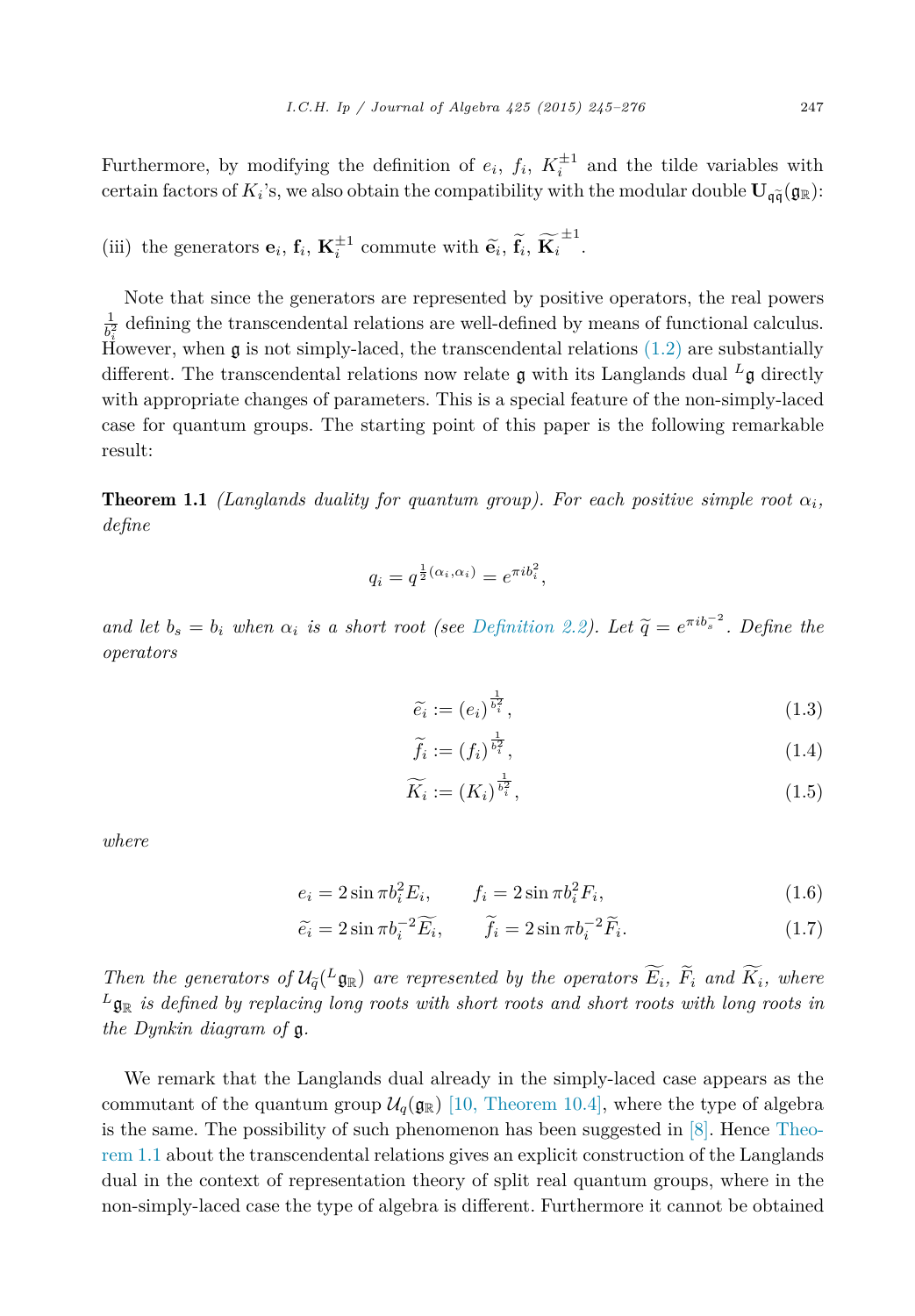<span id="page-3-0"></span>in the classical setting as  $b \to 0$ . This relation between modular duality and Langlands duality should indeed have deep consequences, as pointed out for example in [\[6,15\].](#page-31-0)

With the above theorem, we define the (modified) modular double by

$$
\mathbf{U}_{\mathfrak{q}\widetilde{\mathfrak{q}}}(\mathfrak{g}_{\mathbb{R}}) := \mathbf{U}_{\mathfrak{q}}(\mathfrak{g}_{\mathbb{R}}) \otimes \mathbf{U}_{\widetilde{\mathfrak{q}}}({}^{L}\mathfrak{g}_{\mathbb{R}}), \qquad (1.8)
$$

and the main results of the paper are the following:

**Theorem 1.2.** There exists a family of positive principal series representation for  $\mathcal{U}_q(\mathfrak{g}_\mathbb{R})$ *and its* (*modified*) *modular double*  $\mathbf{U}_{q\tilde{q}}(\mathfrak{g}_{\mathbb{R}})$ *, parametrized by*  $\lambda \in \mathbb{R}^n_{\geq 0}$  *where*  $n = rank(\mathfrak{g})$ *, satisfying properties (i), (iii) and [Theorem 1.1](#page-2-0) above.*

More precisely, for every reduced expression for  $w_0$ , we parametrize  $U_{>0}^+$  using Lusztig's coordinate, and construct explicitly the positive representations. For each change of words of  $w_0$ , we establish a unitary transformation [\(Theorem 4.5\)](#page-16-0), so that in particular the family of positive representation is *independent of choice* of reduced expression of  $w_0$ .

Hence by choosing a "good" reduced expression for  $w_0$ , we can write down explicitly the positive representations for  $\mathcal{U}_q(\mathfrak{g}_\mathbb{R})$ . Not surprisingly, by the philosophy of folding of Dynkin diagram, we observe the following

**Theorem 1.3.** The positive representations of  $\mathcal{U}_q(\mathfrak{g}_{\mathbb{R}})$  of type  $B_n$ ,  $C_n$ ,  $F_4$  and  $G_2$  can be *obtained essentially (up to some quantized multiples) from the positive representations*  $of$   $U_q(\mathfrak{g}_\mathbb{R})$  *of type*  $A_{2n-1}$ *,*  $D_{n+1}$ *,*  $E_6$  *and*  $D_4$  *respectively under certain identifications of roots.*

Finally, as in the simply-laced case, by using the modified version  $\mathbf{U}_{\mathfrak{q}\tilde{\mathfrak{q}}}(\mathfrak{g}_{\mathbb{R}})$  of the modular double, we have the following properties.

**Theorem 1.4.** *The commutant of (the adjoint form)*  $U_q(q_R)$  *is the simply-connected form of the Langlands dual group*  $\widehat{\mathbf{U}}_{\widetilde{\mathfrak{q}}}(L_{\mathfrak{g}_{\mathbb{R}}})$ .

In fact, from the proof of Theorem 1.4, the correspondence of the commutant of the quantum groups corresponding to other forms in between the simply-connected and the adjoint forms can be deduced.

Theorem 1.5. *Let s (resp. l) be the number of indices corresponding to short (resp. long) roots, so that*  $s + l = l(w_0)$ *. Then we have an embedding* 

$$
\mathbf{U}_{\mathfrak{q}\tilde{\mathfrak{q}}}(\mathfrak{g}_{\mathbb{R}}) \hookrightarrow \mathbb{C}\big[\mathbb{T}_{\mathfrak{q}\tilde{\mathfrak{q}}}^{s,l}\big],\tag{1.9}
$$

*of the modified modular double into the Laurent polynomials generated by s qs-tori and l*  $q_l$ -tori and their modular double counterparts. In particular each generator of  $\mathbf{U}_{q\widetilde{q}}(\mathfrak{g}_{\mathbb{R}})$ *is realized as a Laurent polynomial of the q-tori variables.*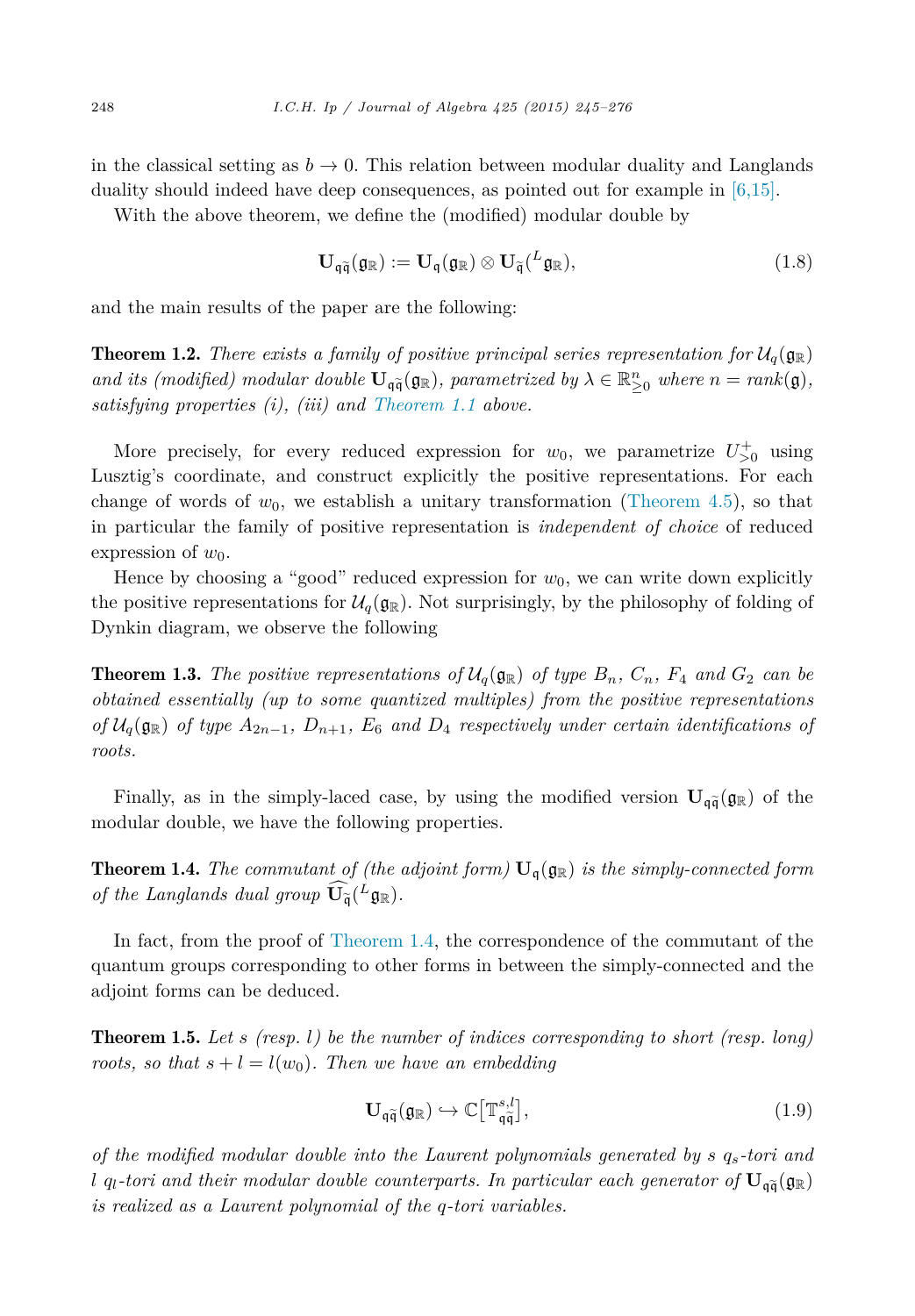<span id="page-4-0"></span>**Theorem 1.6.** *The positive representations corresponding to the parameters*  $\lambda$  *and*  $w(\lambda)$ *are unitary equivalent, where*  $\lambda \in \mathbb{R}^n$ , *and*  $w \in W$  *is a Weyl group element. In particular the positive representations are parametrized by*  $\lambda \in \mathbb{R}^n_{\geq 0}$ *.* 

The paper is organized as follows. In Section 2, we fix some notations and recall the definition of  $\mathcal{U}_q(\mathfrak{g}_{\mathbb{R}})$  of general type, the definition of the quantum dilogarithm function, and Lusztig's parametrization of the positive unipotent semi-subgroup  $U_{>0}^+$  of *G*. In Section [3,](#page-8-0) we give the general construction of the positive representations for  $F_i$  and  $K_i$ , and the action of  $E_i$  for a particular choice of  $w_0$ . In Section [4,](#page-11-0) we study in detail the positive representations of  $\mathcal{U}_q(\mathfrak{g}_{\mathbb{R}})$  where g is of type  $B_2$ , and describe the transformation needed to relate different reduced expression of  $w_0$ . In Sections [5](#page-16-0) and [6](#page-20-0) we give the explicit action of the positive representations of all type. In Section [7](#page-21-0) we describe the relations between the positive representations and folding of the Dynkin diagram. In Section [8,](#page-23-0) we prove the main theorem about the transcendental relations which is related to the Langlands dual quantum group. Finally in Section [9](#page-26-0) we introduce the modified quantum group  $\mathbf{U}_{\mathfrak{q}\tilde{\mathfrak{q}}}(\mathfrak{g}_{\mathbb{R}})$  and state the main theorems about the positive representations of the modular double, the Langlands dual as the commutant, and its embedding into the *q*-tori.

#### 2. Preliminaries

Throughout the paper, we will let  $q = e^{\pi i b^2}$  with  $0 < b^2 < 1$  and  $b \in \mathbb{R} \setminus \mathbb{Q}$ .

# 2.1. Definition of  $\mathcal{U}_q(\mathfrak{g}_{\mathbb{R}})$

We recall the definition of the quantum group  $\mathcal{U}_q(\mathfrak{g}_{\mathbb{R}})$  where  $\mathfrak{g}$  is of general type [\[4,12\].](#page-31-0)

**Definition 2.1.** Let *I* denote the set of nodes of the Dynkin diagram of g, with the following labeling. Here the black nodes correspond to short roots, and white nodes correspond to long roots.

The Dynkin diagram for Type *B<sup>n</sup>* is given by

$$
\begin{array}{cccc}\n & \bullet & \bullet & \bullet & \bullet & \bullet & \bullet & \bullet \\
\hline\n1 & 2 & 3 & 4 & 5 & n\n\end{array}
$$

and the corresponding Cartan matrix is given by  $(1 \leq i, j \leq n)$ :

$$
a_{ij} = \begin{cases} 2 & i = j, \\ -2 & (i,j) = (1,2), \\ -1 & |i - j| = 1 \text{ and } (i,j) \neq (1,2), \\ 0 & \text{otherwise.} \end{cases}
$$
(2.1)

The Dynkin diagram for Type *C<sup>n</sup>* is given by

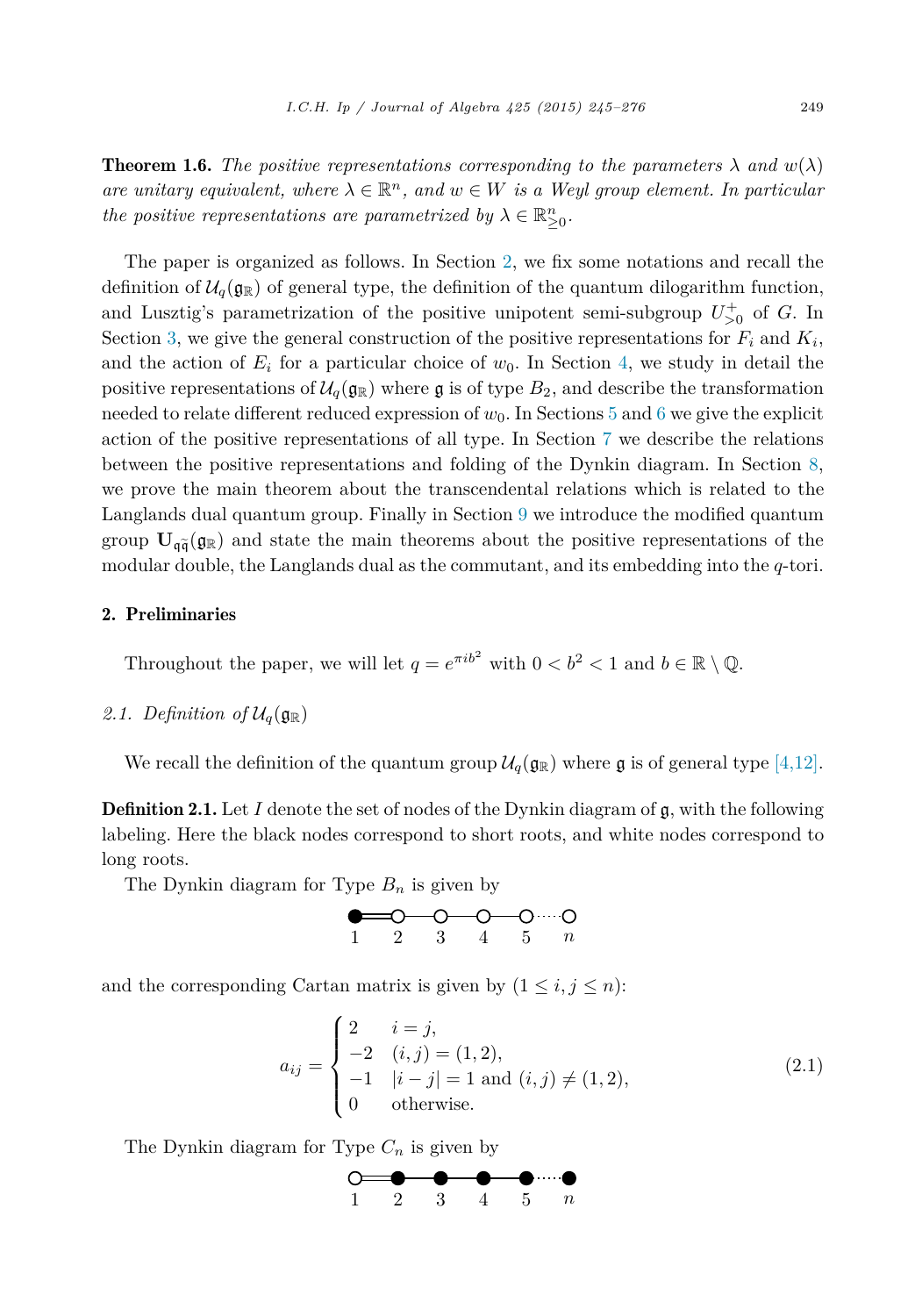<span id="page-5-0"></span>and the corresponding Cartan matrix is given by  $(1 \leq i, j \leq n)$ :

$$
a_{ij} = \begin{cases} 2 & i = j, \\ -2 & (i,j) = (2,1), \\ -1 & |i - j| = 1 \text{ and } (i,j) \neq (2,1), \\ 0 & \text{otherwise.} \end{cases}
$$
(2.2)

The Dynkin diagram for Type *F*<sup>4</sup> is given by



and the corresponding Cartan matrix is given by

$$
A = (a_{ij}) = \begin{pmatrix} 2 & -1 & 0 & 0 \\ -1 & 2 & -1 & 0 \\ 0 & -2 & 2 & -1 \\ 0 & 0 & -1 & 2 \end{pmatrix},
$$
 (2.3)

where 1*,* 2 are short roots, 3*,* 4 are long roots.

The Dynkin diagram for Type *G*<sup>2</sup> is given by

$$
\circ \hspace{-4pt} = \hspace{-4pt} \bullet
$$

and the corresponding Cartan matrix is given by

$$
A = (a_{ij}) = \begin{pmatrix} 2 & -1 \\ -3 & 2 \end{pmatrix}.
$$
 (2.4)

Definition 2.2. Let  $(-,-)$  be the *W*-invariant inner product of the root lattice such that  $(\alpha, \alpha) = 2$  for long roots  $\alpha$ , where *W* is the Weyl group of the Cartan datum. Let  $\alpha_i$ ,  $i \in I$  be the positive simple roots, and we define

$$
q_i = q^{\frac{1}{2}(\alpha_i, \alpha_i)}.
$$
\n
$$
(2.5)
$$

In the case when  $\mathfrak g$  is of type  $B_n$ ,  $C_n$  and  $F_4$ , we define  $b_l = b$ , and  $b_s = \frac{b}{\sqrt{2}}$  with the following normalization:

$$
q_i = \begin{cases} e^{\pi i b_i^2} = q & i \text{ is long root,} \\ e^{\pi i b_s^2} = q^{\frac{1}{2}} & i \text{ is short root.} \end{cases}
$$
 (2.6)

In the case when  $\mathfrak g$  is of type  $G_2$ , we define  $b_l = b$ , and  $b_s = \frac{b}{\sqrt{3}}$  with the following normalization: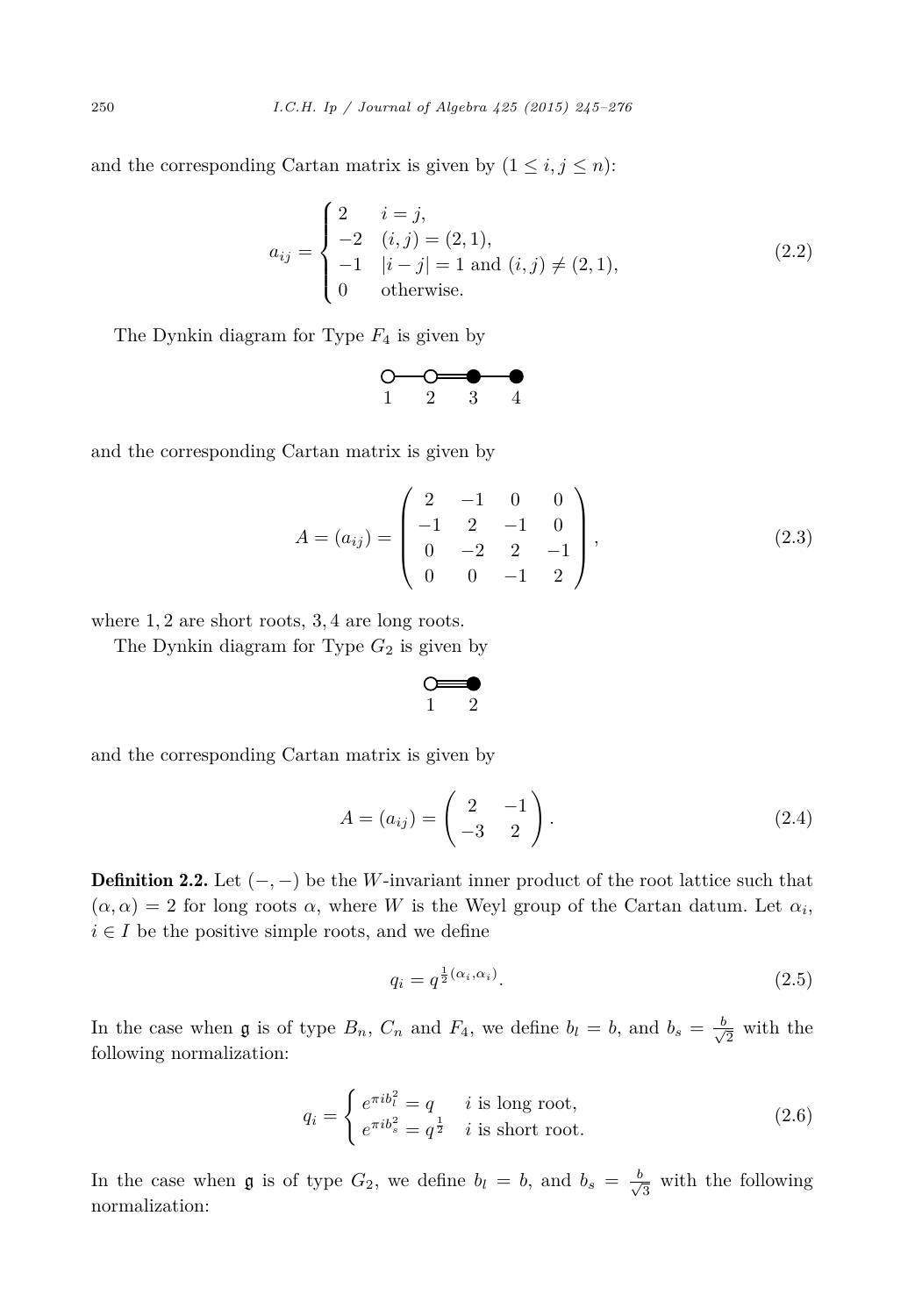*I.C.H. Ip / Journal of Algebra 425 (2015) 245–276* 251

$$
q_i = \begin{cases} e^{\pi i b_i^2} = q & i \text{ is long root,} \\ e^{\pi i b_s^2} = q^{\frac{1}{3}} & i \text{ is short root.} \end{cases}
$$
 (2.7)

<span id="page-6-0"></span>**Definition 2.3.** Let  $A = (a_{ij})$  denote the Cartan matrix. Then  $\mathcal{U}_q(\mathfrak{g}_{\mathbb{R}})$  with  $q = e^{\pi i b_i^2}$  is generated by  $E_i$ ,  $F_i$  and  $K_i^{\pm 1}$ ,  $i \in I$  subject to the following relations:

$$
K_i E_j = q_i^{a_{ij}} E_j K_i,
$$
\n
$$
(2.8)
$$

$$
K_i F_j = q_i^{-a_{ij}} F_j K_i,
$$
\n
$$
(2.9)
$$

$$
[E_i, F_j] = \delta_{ij} \frac{K_i - K_i^{-1}}{q_i - q_i^{-1}},
$$
\n(2.10)

together with the Serre relations for  $i \neq j$ :

$$
\sum_{n=0}^{1-a_{ij}} (-1)^n \frac{[1-a_{ij}]_{q_i}!}{[1-a_{ij}-n]_{q_i}! [n]_{q_i}!} E_i^n E_j E_i^{1-a_{ij}-n} = 0,
$$
\n(2.11)

$$
\sum_{n=0}^{1-a_{ij}} (-1)^n \frac{[1-a_{ij}]_{q_i}!}{[1-a_{ij}-n]_{q_i}! [n]_{q_i}!} F_i^n F_j F_i^{1-a_{ij}-n} = 0,
$$
\n(2.12)

where  $[n]_q = \frac{q^n - q^{-n}}{q - q^{-1}}$ . We also define formally the elements  $H_i$  so that  $K_i = q_i^{H_i}$ .

# *2.2. Quantum dilogarithm*

Let us briefly recall the definition and some properties of the quantum dilogarithm functions [\[10\].](#page-31-0) Let  $Q := b + b^{-1}$ .

**Definition 2.4.** The quantum dilogarithm function  $G_b(x)$  is defined on  $0 \leq Re(z) \leq Q$  by

$$
G_b(x) = \overline{\zeta_b} \exp\bigg(-\int\limits_{\Omega} \frac{e^{\pi t z}}{(e^{\pi bt} - 1)(e^{\pi b^{-1}t} - 1)} \frac{dt}{t}\bigg),\tag{2.13}
$$

where

$$
\zeta_b = e^{\frac{\pi i}{2}(\frac{b^2 + b^{-2}}{6} + \frac{1}{2})},\tag{2.14}
$$

and the contour goes along  $\mathbb R$  with a small semicircle going above the pole at  $t = 0$ . This can be extended meromorphically to the whole complex plane.

**Definition 2.5.** The function  $g_b(x)$  is defined by

$$
g_b(x) = \frac{\overline{\zeta_b}}{G_b(\frac{Q}{2} + \frac{\log x}{2\pi i b})},\tag{2.15}
$$

where log takes the principal branch of *x*.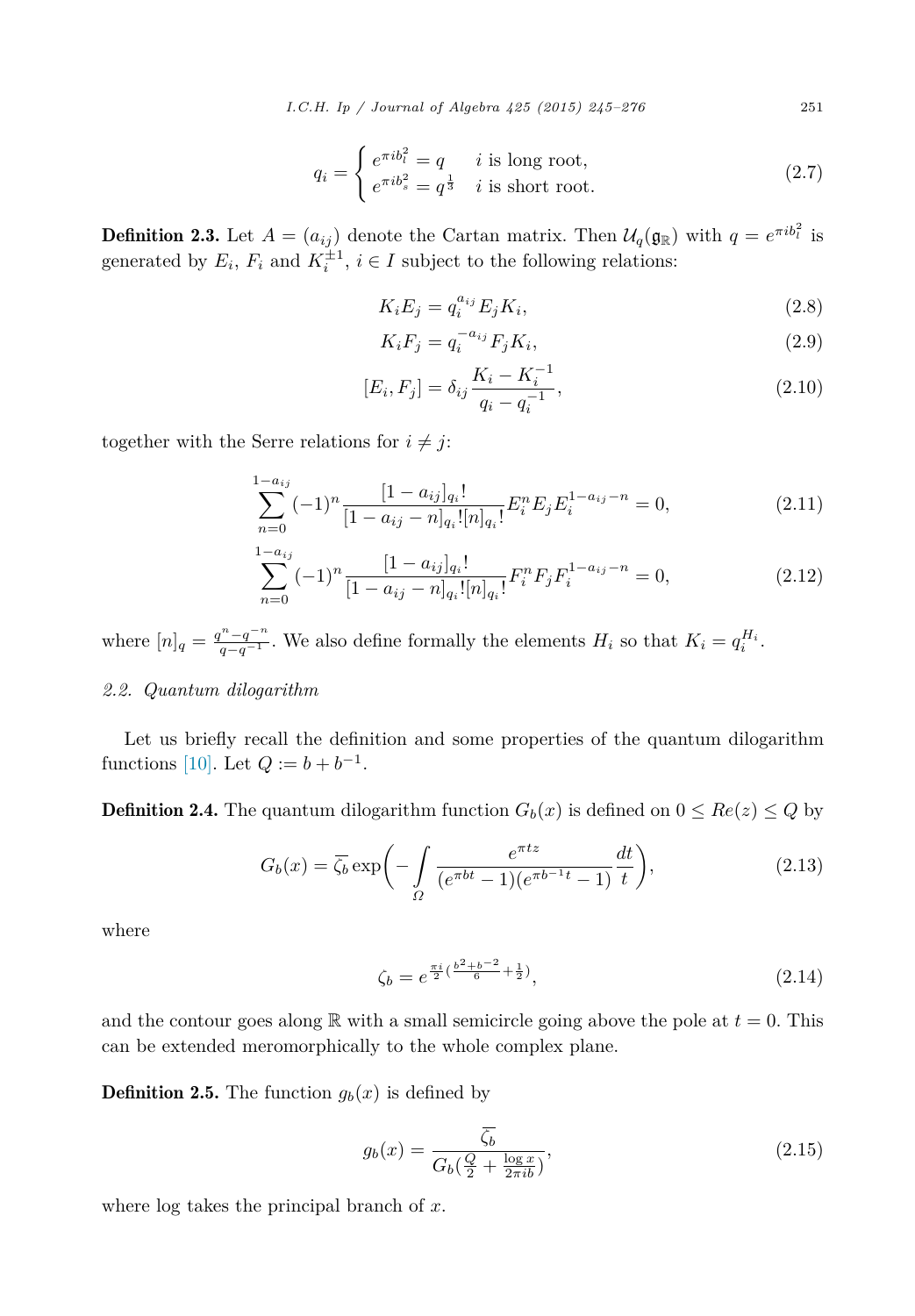<span id="page-7-0"></span>The function  $g_b(x)$ , also called the quantum dilogarithm, is the crucial tool for all the transformations between self-adjoint operators. In particular it gives the unitary transformation that relates the positive representations corresponding to different expressions of the longest element. In particular, we will need the following two properties of  $g_b(x)$ .

**Lemma 2.6.** *(See* [\[3\].](#page-31-0))  $|g_b(x)| = 1$  *when*  $x \in \mathbb{R}_+$ *, hence*  $g_b(X)$  *is a unitary operator for any positive operator X.*

**Lemma 2.7.** *(See* [\[3\].](#page-31-0))Let *u*, *v be positive essentially self-adjoint operators. If*  $uv = q^2vu$ , *then*

$$
g_b(u)^* v g_b(u) = q^{-1} u v + v,
$$
\n(2.16)

$$
g_b(v)ug_b(v)^* = u + q^{-1}uv.
$$
\n(2.17)

*If*  $uv = q^4vu$ , then we apply the Lemma twice and obtain

$$
g_b(u)^* v g_b(u) = v + [2]_q q^2 v u + q^4 v u^2,
$$
\n(2.18)

$$
g_b(v)ug_b(v)^* = u + [2]_q q^{-2}uv + q^{-4}uv^2.
$$
\n(2.19)

*More generally, if*  $uv = q^{2n}vu$ *, then* 

$$
g_b(u)^* v g_b(u) = \sum_{k=0}^n \frac{[n]_q!}{[n-k]_q! [k]_q!} q^k v u^{2k},\tag{2.20}
$$

$$
g_b(v)ug_b(v)^* = \sum_{k=0}^n \frac{[n]_q!}{[n-k]_q![k]_q!} q^{-k}uv^{2k}.
$$
\n(2.21)

As a consequence of the above Lemma, we also have Volkov's magic lemma:

**Lemma 2.8.** *(See* [\[16\].](#page-31-0)) If  $uv = q^2vu$  where *u*, *v* are positive essentially self-adjoint *operators, then*  $u + v$  *is also a positive essentially self-adjoint operator, and* 

$$
(u+v)^{\frac{1}{b^2}} = u^{\frac{1}{b^2}} + v^{\frac{1}{b^2}}.
$$
\n(2.22)

#### *2.3. Lusztig's data*

The following are described in detail in [\[13\].](#page-31-0) For simplicity, let *G* be a simple Lie group. Recall that for any simple root  $\alpha_i \in \Delta$  there exists a homomorphism  $SL_2(\mathbb{R}) \to G$ denoted by

$$
\begin{pmatrix} 1 & a \\ 0 & 1 \end{pmatrix} \mapsto x_i(a) \in U_i^+, \tag{2.23}
$$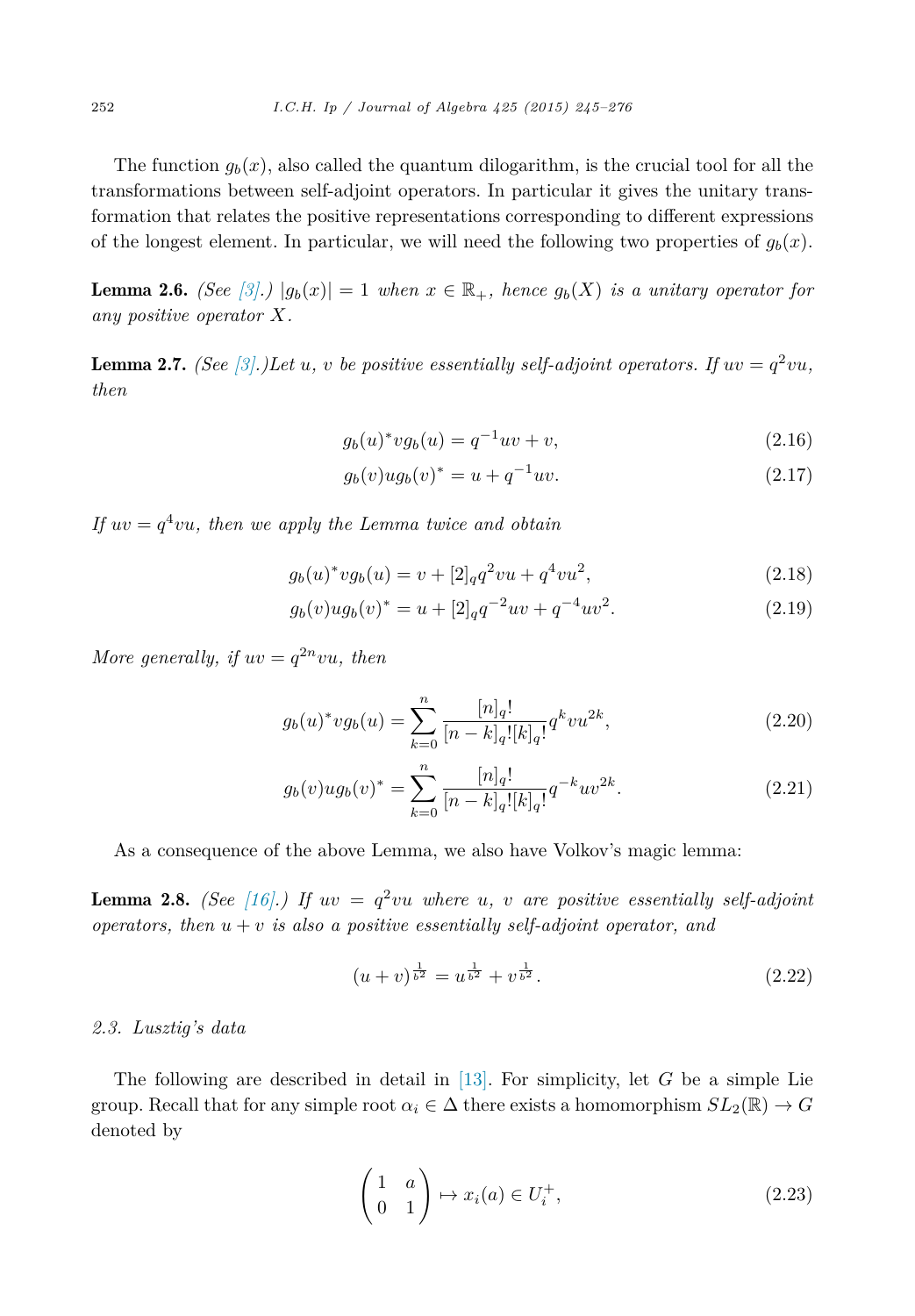$$
\begin{pmatrix} b & 0 \\ 0 & b^{-1} \end{pmatrix} \mapsto \chi_i(b) \in T,
$$
\n(2.24)

$$
\begin{pmatrix} 1 & 0 \ c & 1 \end{pmatrix} \mapsto y_i(c) \in U_i^-, \tag{2.25}
$$

<span id="page-8-0"></span>called the *pinning* of *G*, where *T* is the split real maximal torus of *G*, and  $U_i^+$  and  $U_i^$ are the simple root subgroups of  $U^+$  and  $U^-$  respectively. Then the positive unipotent semigroup  $U_{>0}^+$  is defined by the image of the map  $\mathbb{R}_{>0}^m \to U^+$  given by

$$
(a_1, a_2, ..., a_m) \mapsto x_{i_1}(a_1)x_{i_2}(a_2)...x_{i_n}(a_m), \tag{2.26}
$$

where  $s_{i_1} s_{i_2} \ldots s_{i_m}$  is a reduced expression for the longest element  $w_0$  of the Weyl group *W*. We define  $U_{>0}^-$  in a similar way.

Lemma 2.9. *(See [\[13\].](#page-31-0)) We have the following identities:*

$$
\chi_i(b)x_i(a) = x_i(b^2a)\chi_i(b),\tag{2.27}
$$

$$
x_i(a)y_j(c) = y_j(c)x_i(a) \quad \text{if } i \neq j,
$$
\n
$$
(2.28)
$$

$$
x_i(a)\chi_i(b)y_i(c) = y_i\left(\frac{c}{ac+b^2}\right)\chi_i\left(\frac{ac+b^2}{b}\right)x_i\left(\frac{a}{ac+b^2}\right). \tag{2.29}
$$

*In the simply-laced case, assume the roots*  $\alpha_i$  *and*  $\alpha_j$  *are joined by an edge in the Dynkin diagram. Then we have*

$$
\chi_i(b)x_j(a) = x_j(b^{-1}a)\chi_i(b),
$$
\n(2.30)

$$
x_i(a)x_j(b)x_i(c) = x_j\left(\frac{bc}{a+c}\right)x_i(a+c)x_j\left(\frac{ab}{a+c}\right).
$$
\n(2.31)

# 3. Construction of positive representations

Let us recall the classical construction.

**Proposition 3.1.** Let  $\mathbb{C}[U_{>0}^+]$  be the space of continuous functions on the positive unipotent  $s$ *emigroup*  $U_{>0}^+$  *defined in* (2.26)*. The minimal principal series representation for*  $\mathcal{U}(\mathfrak{g}_{\mathbb{R}})$ *can be realized as the infinitesimal action of*  $g \in G_{\mathbb{R}}$  *acting on*  $\mathbb{C}[U_{>0}^{+}]$  *by* 

$$
g \cdot f(h) = \chi_{\lambda}(hg) f([hg]_+). \tag{3.1}
$$

*Here we write the Gauss decomposition of g as*

$$
g = g_{-}g_{0}g_{+} \in U_{>0}^{-}T_{>0}U_{>0}^{+}, \tag{3.2}
$$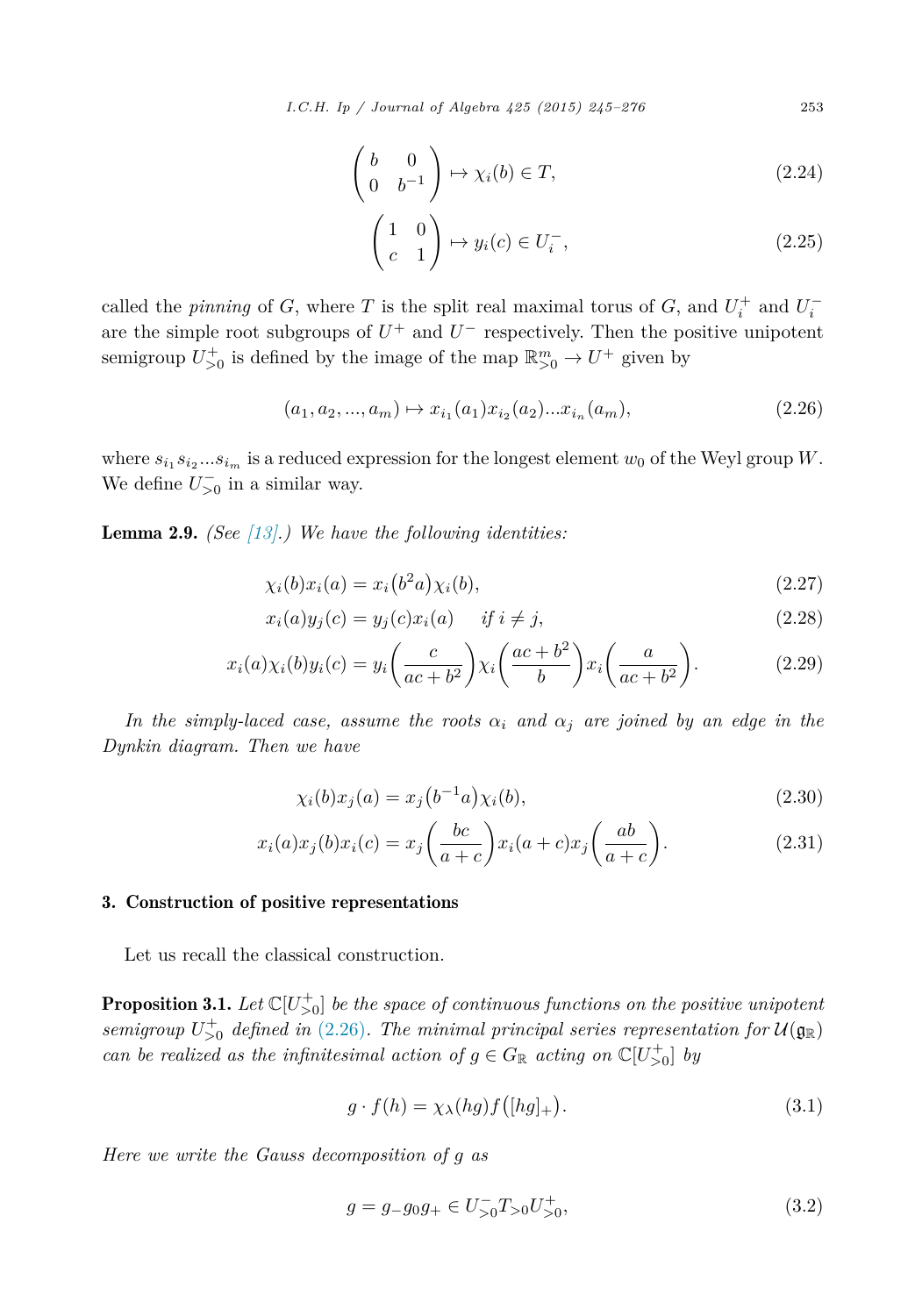<span id="page-9-0"></span>so that  $[g]_+ = g_+$  is the projection of g onto  $U_{>0}^+$ , and  $\chi_{\lambda}(g)$  is the character function *defined by*

$$
\chi_{\lambda}(g) = \prod_{i=1}^{n} u_i^{2\lambda_i},\tag{3.3}
$$

where n is the rank of  $\mathfrak{g}_{\mathbb{R}}$ ,  $\lambda = (\lambda_i) \in \mathbb{C}^n$  and  $u_i = \chi_i^{-1}(g_0) \in T_{>0}$ . (One can also treat  $\lambda := \sum_{i=1}^{n} \lambda_i \alpha_i^{\vee} \in \mathfrak{h}^*$  *where*  $\alpha_i^{\vee}$  *are the dual coroots.)* 

Following [\[10\],](#page-31-0) we will use the formal Mellin transformation of the form

$$
f(u) := \int F(x)x^u dx \tag{3.4}
$$

on each variable, which transforms differential operators on  $F(x)$  into finite difference operators on  $f(u)$ . Using this technique, the positive representations in the simply-laced case are constructed in [\[10\].](#page-31-0) We extend the construction to all types as follows.

**Definition 3.2.** Let us denote Lusztig's coordinates of  $U_{>0}^+$  given in Section [2.3](#page-7-0) by  $x_i^k$ , where *i* is the corresponding root index, and *k* denotes the sequence this root is appearing in  $w_0$  from the right. Similarly we denote by  $u_i^k$  the Mellin transformed variables. We will also denote the Mellin transformed variables by  $v_i$ ,  $1 \le i \le l(w_0)$  counting from the left, and let  $v(i,k)$  be the index such that  $u_i^k = v_{v(i,k)}$ .

**Example 3.3.** The coordinates for  $A_3$  corresponding to  $w_0 = s_3 s_2 s_1 s_3 s_2 s_3$  is given by

$$
(u_3^3, u_2^2, u_1^1, u_3^2, u_2^1, u_3^1) = (v_1, v_2, v_3, v_4, v_5, v_6).
$$

Let  $q_i = e^{\pi i b_i^2}$  and  $Q_i = b_i + b_i^{-1}$  (cf. [Definition 2.2\)](#page-5-0). We define the quantized action from the classical Mellin transformed action with the appropriate *qi*-number. The quantized actions will then be unbounded, positive essentially self-adjoint operators acting on the Hilbert space  $L^2(\mathbb{R}^{dim(U^+)})$ .

**Definition 3.4.** Choose the reduced expression for  $w_0 = w_{l-1} s_i$  where  $w_{l-1}$  is the reduced expression for  $ws_i$ . Then the classical (Mellin transformed) action of  $E_i$  is given by

$$
E_i: f \mapsto (u_i^1 + 1) f(u_i^1 + 1), \tag{3.5}
$$

and we define the positive quantized action by

$$
E_i = \left[\frac{Q_i}{2b_i} - \frac{i}{b}u_i^1\right]_{q_i} e^{-2\pi b p_i^1}.
$$
\n(3.6)

For the operators  $F_i$  and  $H_i$ , we slightly modify the action from [\[10\]](#page-31-0) so that the following hold for  $\mathfrak g$  of all type with the Cartan matrix  $(a_{ij})$ .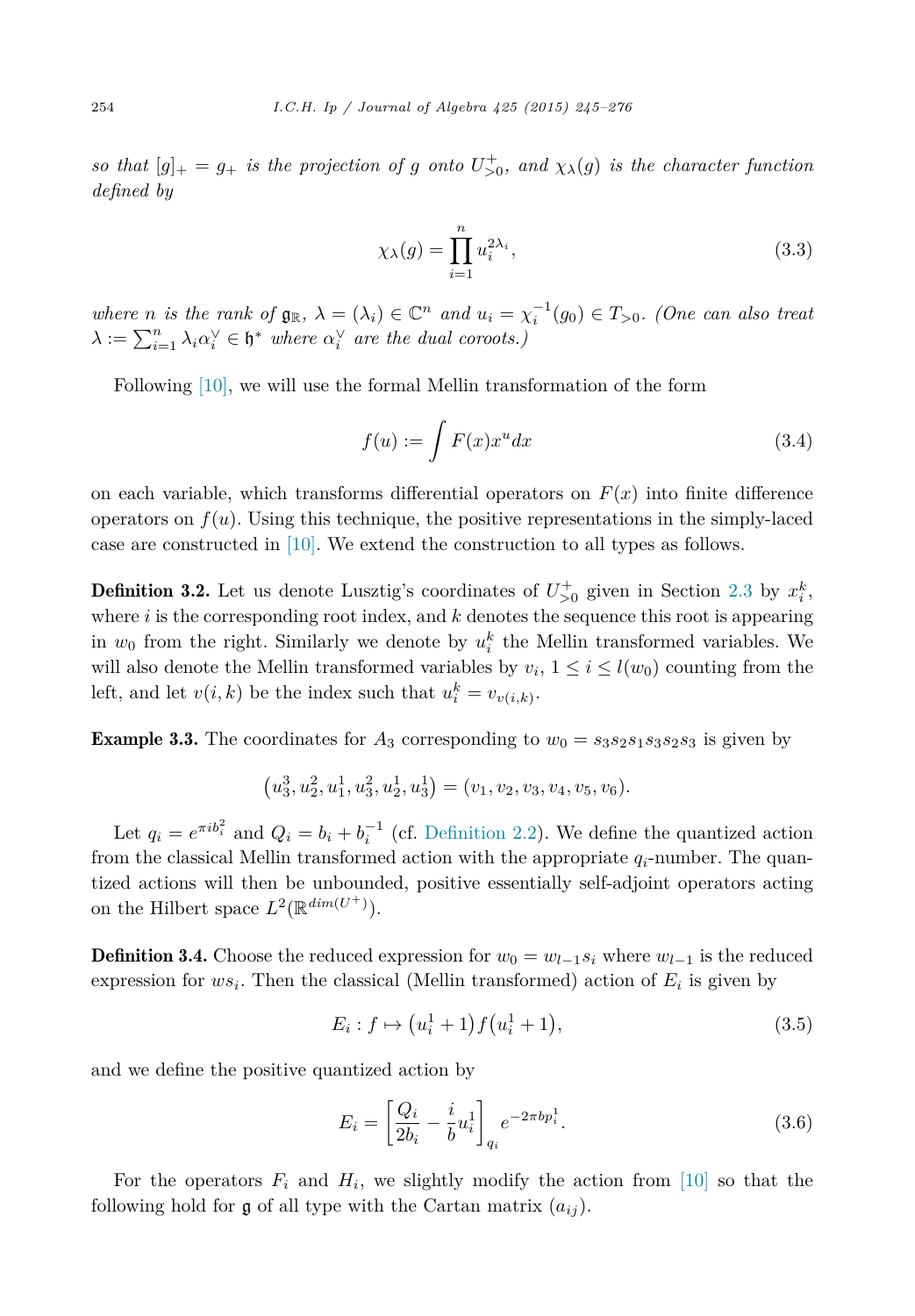<span id="page-10-0"></span>**Definition 3.5.** Let  $r(j)$  be the root corresponding to the variable  $v_j$ . For any reduced expression  $w_0$ , the classical Mellin transformed action is given by

$$
F_i: f \mapsto \sum_{k=1}^n \left(1 - \sum_{j=1}^{v(i,k)-1} a_{i,r(j)} v_j - u_i^k + 2\lambda_i\right) f\left(u_i^k - 1\right) \tag{3.7}
$$

and the positive quantized action is given by (with  $\lambda_i \in \mathbb{R}$ ):

$$
F_i = \sum_{k=1}^n \left[ \frac{Q_i}{2b_i} + \frac{i}{b} \left( \sum_{j=1}^{v(i,k)-1} a_{i,r(j)} v_j + u_i^k + 2\lambda_i \right) \right]_{q_i} e^{2\pi b p_i^k}.
$$
 (3.8)

The classical Mellin transformed action of  $H_i$  is multiplication by

$$
H_i = \sum_{j=1}^{l(w_0)} -a_{i,r(j)}v_j + 2\lambda_i,
$$
\n(3.9)

and the quantized action (after rescaling) is given by

$$
K_i = q_i^{H_i} = e^{-\pi b_i \left(\sum_{k=1}^{l(w_0)} a_{i,r(k)} v_k + 2\lambda_i\right)}.
$$
\n(3.10)

From these definitions, for each fixed choice of expression of  $w_0$ , the commutation relations between  $E_i$ ,  $F_i$  and  $K_i$  are easily checked. The Serre relations between  $E_i$ will be given by the explicit rank 2 expressions in the next section and the unitary transformations of operators. For the action of  $F_i$  we have:

**Theorem 3.6.** The action of  $F_i$  defined above satisfy the quantum Serre relations [\(2.12\)](#page-6-0).

**Proof.** The method of the proof is similar to the approach given in [\[7\].](#page-31-0) Let *i* corresponds to the short root and *j* the long root, and let us write

$$
F_i = \sum_{k=1}^n \left[ F_i^k(\mathbf{v}) \right]_{q_i} e^{2\pi b p_i^k},
$$

where  $F_i^k(\mathbf{v})$  are linear functions in  $\mathbf{v} := (v_i)$ . Fix  $k, k_1, k_2, k_3$  and denote by

$$
a_{mn} = e^{2\pi b p_i^{k_m}} \cdot F_i^{k_n}(\mathbf{v}) - F_i^{k_n}(\mathbf{v}),
$$
  
\n
$$
b_n = e^{2\pi b p_j^{k}} \cdot F_i^{k_n}(\mathbf{v}) - F_i^{k_n}(\mathbf{v}),
$$
  
\n
$$
c_n = e^{2\pi b p_i^{k_n}} \cdot F_j^{k}(\mathbf{v}) - F_j^{k}(\mathbf{v}).
$$

That is, for each fixed term we look at how much the factor of  $F_j$  is shifted by the action of the different components of  $F_i$ . The quantum Serre relations for simply-laced roots are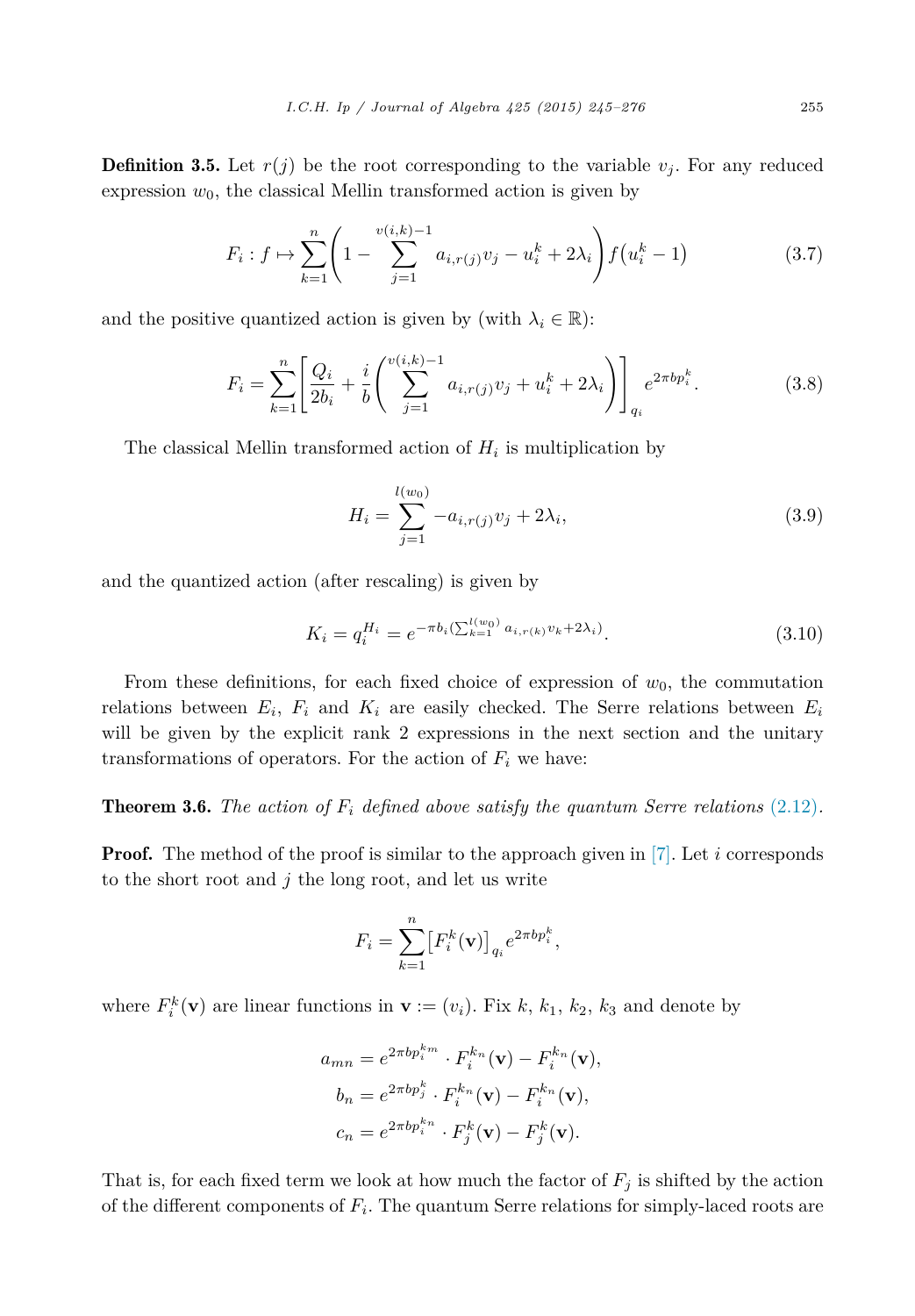<span id="page-11-0"></span>proved in exactly the same way in [\[7\].](#page-31-0) However in the doubly-laced case the calculation is more involved. We observe from the explicit expressions that

$$
a_{mn} = 2 - a_{nm}, \qquad b_n = -2 - 2c_n,
$$
\n(3.11)

and furthermore  $a_{mn}$  only takes value in  $\{0, 1, 2\}$  while  $b_n$  only takes values in  $\{0, -2\}$ . Then the quantum Serre relations for the long root  $F_j$  is equivalent to the vanishing of the following expression

$$
QSE \iff [2 + b_1]_q ([a_{12} + b_2]_q [a_{23} - a_{31} + b_3]_q + [2 - a_{31} + b_3]_q [a_{12} - a_{23} + b_2]_q)
$$
  
+ 
$$
[2 + b_2]_q ([a_{23} + b_3]_q [a_{31} - a_{12} + b_1]_q + [2 - a_{12} + b_1]_q [a_{23} - a_{31} + b_3]_q)
$$
  
+ 
$$
[2 + b_3]_q ([a_{31} + b_1]_q [a_{12} - a_{23} + b_2]_q + [2 - a_{23} + b_2]_q [a_{31} - a_{12} + b_1]_q)
$$
  
= 0

which can be checked directly. The quantum Serre relations for type  $G_2$  can be checked directly using the explicit expression given in Section [6.](#page-20-0)  $\Box$ 

# 4. Positive representations of  $\mathcal{U}_q(\mathfrak{g}_{\mathbb{R}})$  of type  $B_2 = C_2$

#### *4.1. Lusztig's data and transformation*

From Section [2.3,](#page-7-0) we know that when  $\mathfrak g$  is of type  $B_2 = C_2$ , the positive unipotent subgroup is parametrized by

$$
x_1(a)x_2(b)x_1(c)x_2(d) = x_2(d')x_1(c')x_2(b')x_1(a'), \qquad (4.1)
$$

where  $a, b, c, d, a', b', c', d' \in \mathbb{R}_{>0}$ . Let us choose the following root subgroup on  $C_2$  $Sp(4,\mathbb{R})$ :

$$
x_s(t) = \begin{pmatrix} 1 & t & 0 & 0 \\ 0 & 1 & 0 & 0 \\ 0 & 0 & 1 & 0 \\ 0 & 0 & -t & 1 \end{pmatrix}, \qquad x_l(t) = \begin{pmatrix} 1 & 0 & 0 & 0 \\ 0 & 1 & 0 & 0 \\ 0 & 0 & 1 & t \\ 0 & 0 & 0 & 1 \end{pmatrix}, \tag{4.2}
$$

where  $x_s$  and  $x_l$  correspond to the short and long root respectively.

Then we have the following transformation rules:

Lemma 4.1. *(See [2, [Thm](#page-31-0) 3.1].) We have*

$$
a' = \frac{abc}{R}, \qquad b' = \frac{R^2}{S}, \tag{4.3}
$$

$$
c' = \frac{S}{R}, \qquad d' = \frac{bc^2d}{S}, \tag{4.4}
$$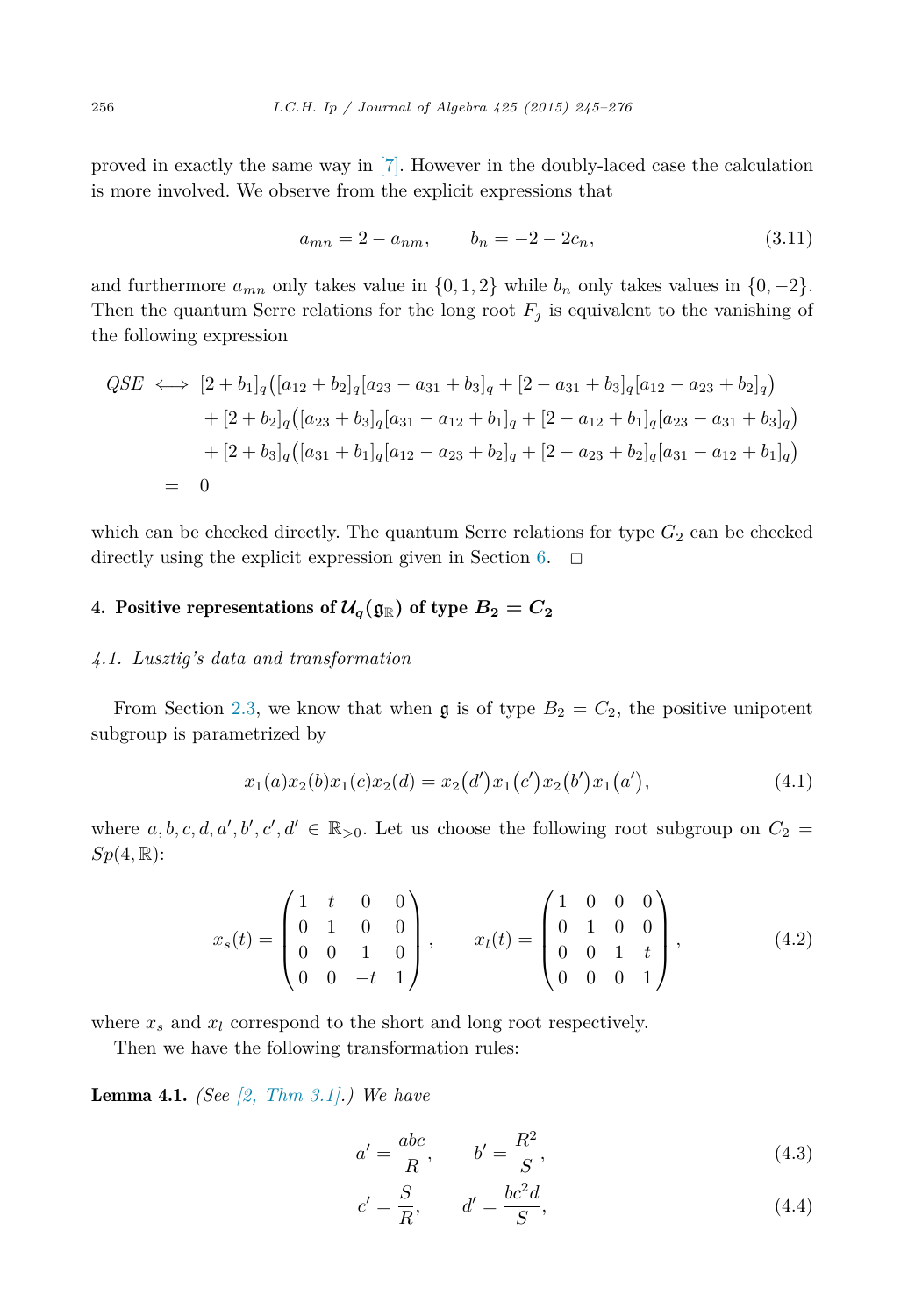<span id="page-12-0"></span>*where*

$$
R = ab + ad + cd, \qquad S = a^2b + d(a + c)^2. \tag{4.5}
$$

*Furthermore, the transformation*

$$
\phi: (a, b, c, d) \mapsto (a', b', c', d')
$$
\n
$$
(4.6)
$$

*is an involution:*

$$
(a'', b'', c'', d'') = (a, b, c, d). \tag{4.7}
$$

#### *4.2. Classical principal series representations*

Using the above transformation, we can find the classical principal series representations for  $B_2$  by commuting the corresponding root subgroup to the front. Under the Mellin transform, let *t*, *v* be the variables corresponding to Lusztig's parameters *a*, *c* of the short root, while *u*, *w* correspond to the parameters *b*, *d* of the long root.

**Proposition 4.2.** Corresponding to  $w_0 = s_1 s_2 s_1 s_2$  where 1 is short and 2 is long, we have

$$
E_1 = \frac{d}{b} \frac{\partial}{\partial a} + \frac{2d}{c} \frac{\partial}{\partial b} + \left(1 - \frac{d}{b}\right) \frac{\partial}{\partial c} - \frac{2d}{c} \frac{\partial}{\partial d},\tag{4.8}
$$

$$
E_2 = \frac{\partial}{\partial d},\tag{4.9}
$$

so that the corresponding Mellin transformed action on  $f(t, u, v, w)$  is given by

$$
E_1: f \mapsto (1+t)f(t+1, u+1, w-1),
$$
  
+ (1+2u-v)f(u+1, v+1, w-1) + (1+v-2w)f(v+1) (4.10)  

$$
E_2: f \mapsto (1+w)f(w+1).
$$
 (4.11)

*(For notational convenience, the unshifted variables are omitted in the argument.) On the other hand, corresponding to*  $w_0 = s_2 s_1 s_2 s_1$  *we have* 

$$
E_1 = \frac{\partial}{\partial a},\tag{4.12}
$$

$$
E_2 = -\frac{a}{b} \left( 1 + \frac{a}{c} \right) \frac{\partial}{\partial a} + \left( 1 - \frac{a^2}{c^2} \right) \frac{\partial}{\partial b} + \frac{a}{b} \left( \frac{a}{c} + 1 \right) \frac{\partial}{\partial c} + \frac{a^2}{c^2} \frac{\partial}{\partial d},\tag{4.13}
$$

so that the corresponding Mellin transformed action on  $f(t, u, v, w)$  is given by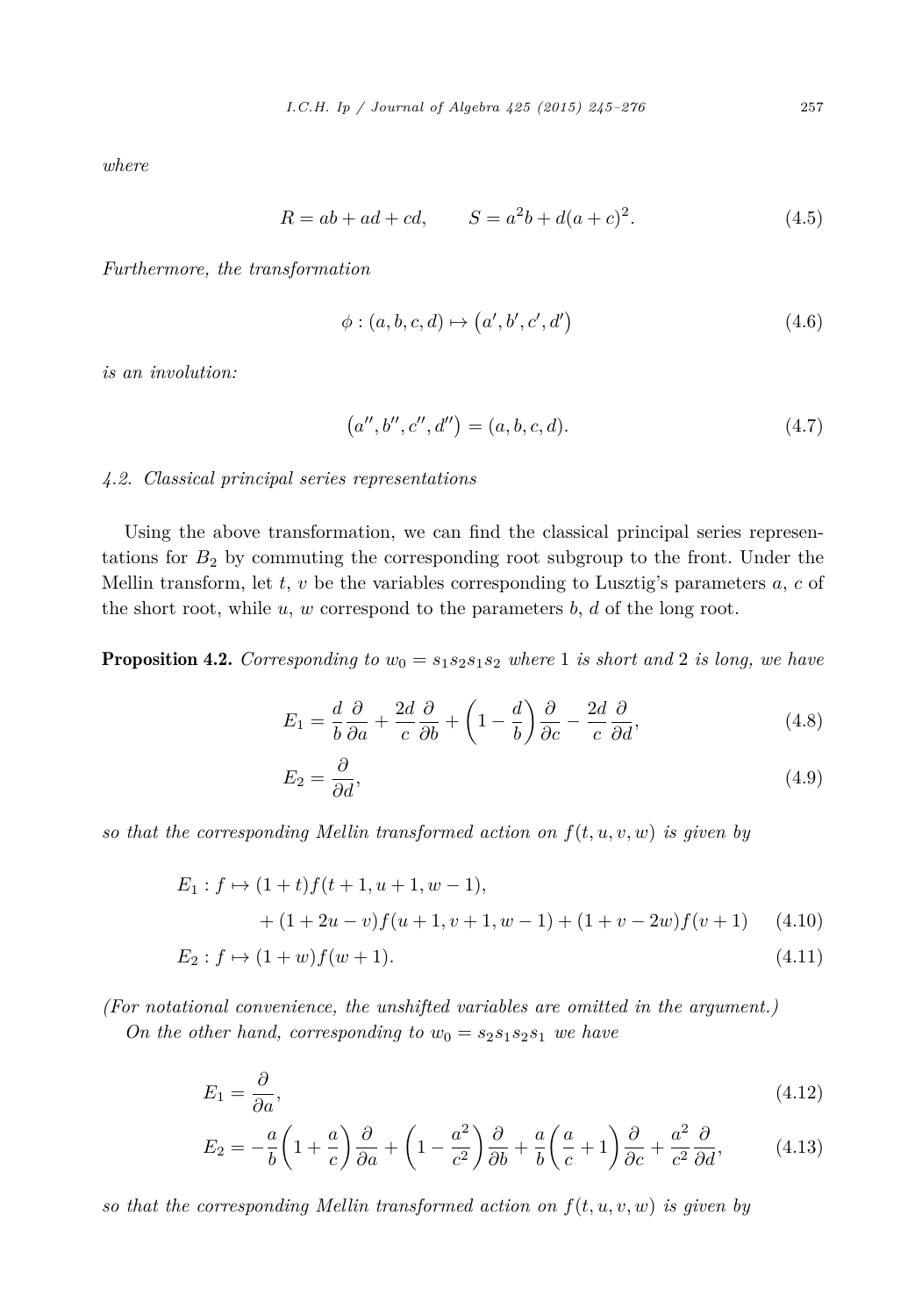<span id="page-13-0"></span>
$$
E_1: f \mapsto (1+t)f(t+1),
$$
\n
$$
E_2: f \mapsto (1-t+u)f(u+1) + (2-t+v)f(a-1, u+1, v+1)
$$
\n
$$
+ (1-u+v)f(t-2, u+1, v+2) + (1+w)f(t-2, v+2, w+1).
$$
\n(4.15)

*The actions of*  $F_i$  *and*  $H_i$  *are given in [Definition 3.5.](#page-10-0)* 

**Proof.** The action of the differential operators follows from the differentiation of the group action  $(3.1)$  by the matrices given explicitly in  $(4.2)$ , and then the Mellin transformed action follows from definition  $(3.4)$ .  $\Box$ 

#### *4.3. Explicit expressions*

Following the work in [\[10\],](#page-31-0) we will construct the positive representations for  $\mathcal{U}_q(\mathfrak{g}_{\mathbb{R}})$ by quantizing the weights of the Mellin transformed action appropriately, and introduce certain twisting to make the actions positive.

Recall from [Definition 2.2](#page-5-0) that  $q_1 = q^{\frac{1}{2}} = e^{\pi i b_s^2}$  and  $q_2 = q = e^{\pi i b^2}$ . Also let  $Q_s =$  $b_s + b_s^{-1}$ .

**Theorem 4.3.** The positive representations corresponding to  $w_0 = s_1 s_2 s_1 s_2$  for  $\mathcal{U}_q(\mathfrak{g}_\mathbb{R})$ *where* **g** *is of type*  $B_2$ *, acting on*  $L^2(\mathbb{R}^4)$ *, are given by* 

$$
E_1 = \left[\frac{Q_s}{2b_s} - \frac{i}{b}t\right]_{q_1} e^{2\pi b(-p_t - p_u + p_w)} + \left[\frac{Q_s}{2b_s} - \frac{i}{b}(2u - v)\right]_{q_1} e^{2\pi b(-p_u - p_v + p_w)} + \left[\frac{Q_s}{2b_s} - \frac{i}{b}(v - 2w)\right]_{q_1} e^{-2\pi bp_v}
$$
\n(4.16)

$$
E_2 = \left[\frac{Q}{2b} - \frac{i}{b}w\right]_{q_2} e^{-2\pi b p_w} \tag{4.17}
$$

$$
F_1 = \left[\frac{Q_s}{2b_s} + \frac{i}{b}(2\lambda_1 + t)\right]_{q_1} e^{2\pi b p_t} + \left[\frac{Q_s}{2b_s} + \frac{i}{b}(2\lambda_1 + 2t - 2u + v)\right]_{q_1} e^{2\pi b p_v}
$$
(4.18)

$$
F_2 = \left[\frac{Q}{2b} + \frac{i}{b}(2\lambda_2 - t + u)\right]_{q_2} e^{2\pi b p_u} + \left[\frac{Q}{2b} + \frac{i}{b}(2\lambda_2 - t + 2u - v + w)\right]_{q_2} e^{2\pi b p_w} \quad (4.19)
$$

$$
K_1 = q_1^{H_1} = e^{\pi b(-\lambda_1 - t + u - v + w)}
$$
\n(4.20)

$$
K_2 = q_2^{H_2} = e^{\pi b(-2\lambda_2 + t - 2u + v - 2w)}.
$$
\n(4.21)

*Note that for*  $q = e^{\pi i b^2}$ ,

$$
\left[\frac{Q}{2b} - \frac{i}{b}u\right]_q e^{2\pi b p} = e^{\pi b(u+2p)} + e^{\pi b(-u+2p)}
$$
\n(4.22)

*is a positive essentially self-adjoint operator whenever*  $[p, u] = \frac{1}{2\pi i}$ .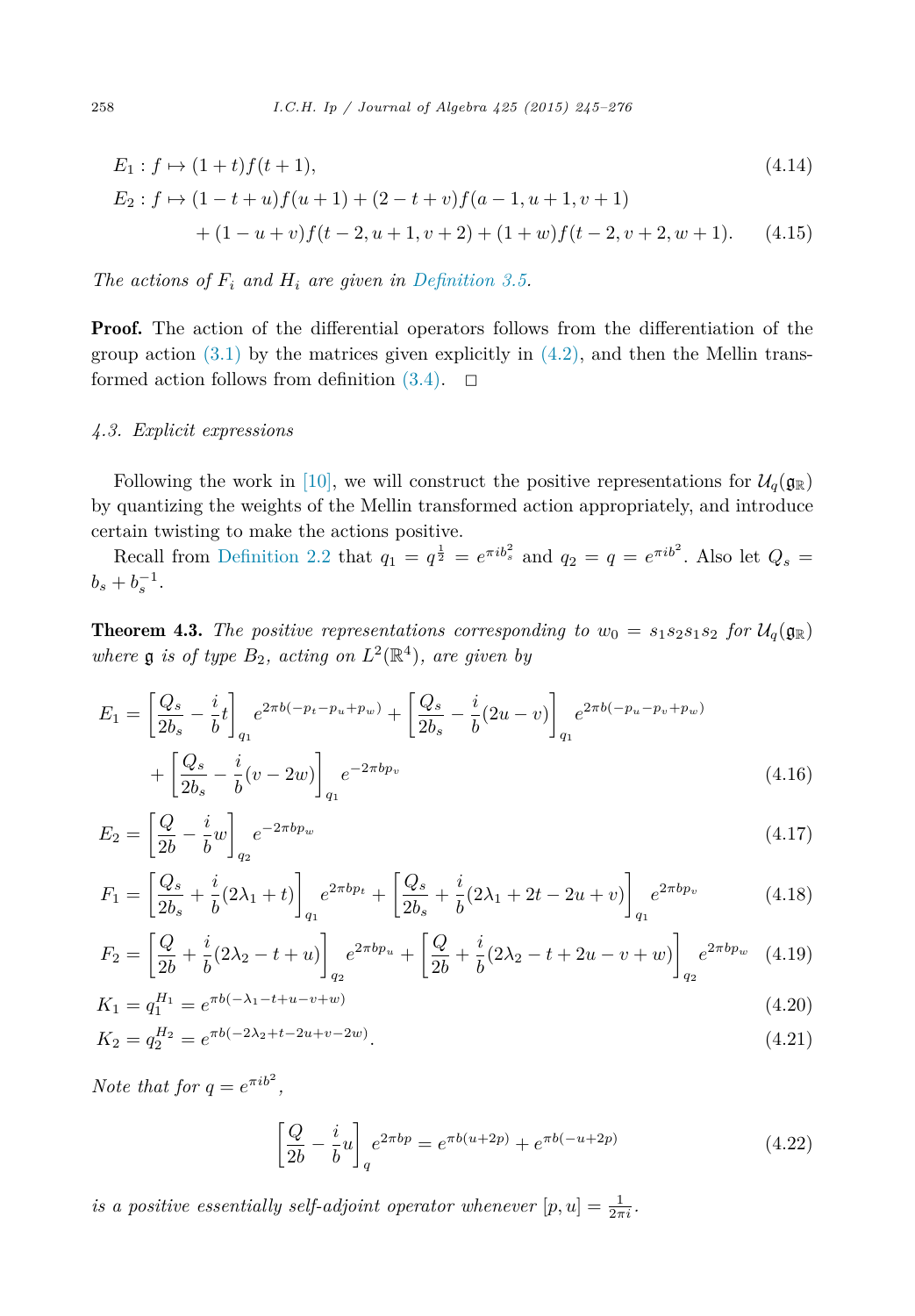<span id="page-14-0"></span>*On* the *other* hand, the positive representations corresponding to  $w_0 = s_2 s_1 s_2 s_1$  are *more complicated, and are given by*

$$
E_1 = \left[\frac{Q_s}{2b_s} - \frac{i}{b}t\right]_{q_1} e^{-2\pi b p_t}
$$
\n
$$
E_2 = \left[\frac{Q}{2b} - \frac{i}{b}w\right]_{q_2} e^{2\pi b(2p_t - 2p_v - p_w)} + \left[\frac{Q}{2b} - \frac{i}{b}(u - t)\right]_{q_2} e^{-2\pi b p_u}
$$
\n
$$
+ [2]_{q_1} \left[\frac{Q}{2b} - \frac{i}{2b}(v - t)\right]_{q_2} e^{2\pi b(p_t - p_u - p_v)}
$$
\n
$$
+ \left[\frac{Q}{2b} - \frac{i}{b}(v - u)\right]_{q_2} e^{2\pi b(2p_t - p_u - 2p_v)}
$$
\n(4.24)

$$
F_1 = \left[\frac{Q_s}{2b_s} + \frac{i}{b}(2\lambda_1 + v - 2w)\right]_{q_1} e^{2\pi b p_v}
$$
  
+ 
$$
\left[\frac{Q_s}{2b_s} + \frac{i}{b}(2\lambda_1 + t - 2u + 2v - 2w)\right]_{q_1} e^{2\pi b p_t}
$$
(4.25)

$$
F_2 = \left[\frac{Q}{2b} + \frac{i}{b}(2\lambda_2 + w)\right]_{q_2} e^{2\pi b p_w} + \left[\frac{Q}{2b} + \frac{i}{b}(2\lambda_2 + u - v + 2w)\right]_{q_2} e^{2\pi b p_u} \tag{4.26}
$$

$$
K_1 = e^{\pi b(-\lambda_1 - t + u - v + w)}\tag{4.27}
$$

$$
K_2 = e^{\pi b(-2\lambda_2 + t - 2u + v - 2w)}.
$$
\n(4.28)

Hence one can see that the expression resembles that of the classical formula. However, it turns out that it is more natural to consider the rescaled version, where for variables corresponding to the short root, we rescale by  $\sqrt{2}$ , so that

$$
bu \mapsto b\sqrt{2}u = 2b_su,
$$
  

$$
bp_u \mapsto \frac{b}{\sqrt{2}}pu = b_sp_u.
$$

We will also rescale the parameters  $\lambda_s$  corresponding to short roots to  $\sqrt{2}\lambda_s$ .

Hence let us introduce the following notation. Let  $u_s$  and  $u_l$  be a linear combinations of Mellin transformed variables corresponding to the short root and long root respectively. (This also applies to the parameters  $\lambda_i$ ). Also let  $p_s$  and  $p_l$  be the corresponding shifting operators.

Definition 4.4. We denote by

$$
[u_s + u_l]e(p_s + p_l) = e^{\pi(b_s u_s + b_l u_l) + 2\pi(b_s p_s + b_l p_l)} + e^{-\pi(b_s u_s + b_l u_l) + 2\pi(b_s p_s + b_l p_l)}.
$$

(4.29)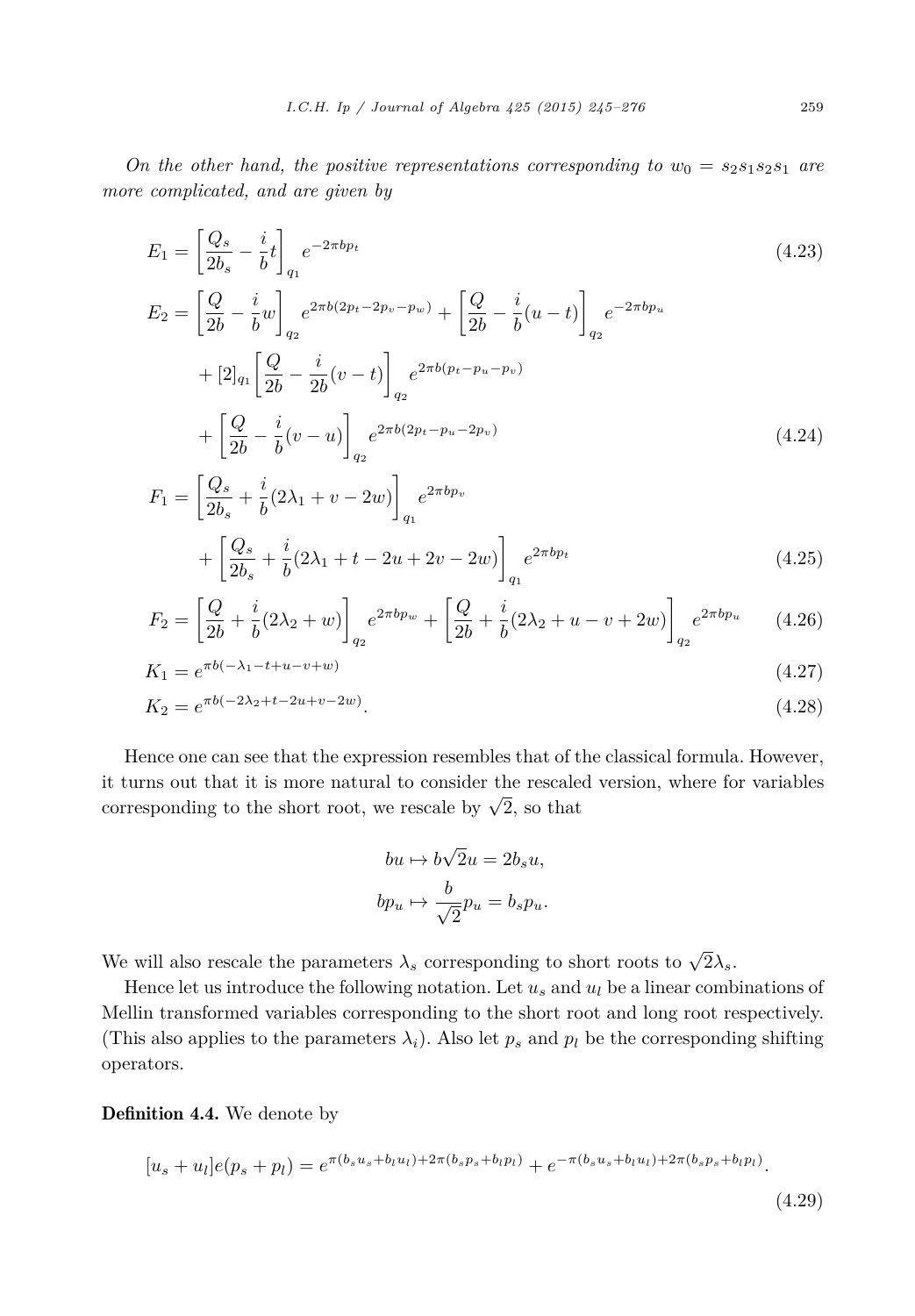<span id="page-15-0"></span>Then under the above rescaling, we can rewrite [Theorem 4.3](#page-13-0) as follows:

# Theorem 4.3\*. *Let*

$$
e_i := 2\sin(\pi b_i^2) E_i = \left(\frac{i}{q_i - q_i^{-1}}\right)^{-1} E_i,
$$
\n(4.30)

$$
f_i := 2\sin(\pi b_i^2) F_i = \left(\frac{i}{q_i - q_i^{-1}}\right)^{-1} F_i.
$$
 (4.31)

*Then the positive* representations corresponding to  $w_0 = s_1 s_2 s_1 s_2$  for  $\mathcal{U}_q(\mathfrak{g}_\mathbb{R})$  where  $\mathfrak{g}$  *is of type*  $B_2$ *, acting on*  $L^2(\mathbb{R}^4)$ *, are given by* 

$$
e_1 = [t]e(-p_t - p_u + p_w) + [u - v]e(-p_u - p_v + p_w) + [v - w]e(-p_v)
$$
 (4.32)

$$
e_2 = [w]e(-p_w) \tag{4.33}
$$

$$
f_1 = [2\lambda_1 - t]e(p_t) + [2\lambda_1 - 2t + u - v]e(p_v)
$$
\n(4.34)

$$
f_2 = [2\lambda_2 + 2t - u]e(p_u) + [2\lambda_2 + 2t - 2u + 2v - w]e(p_w)
$$
\n(4.35)

$$
K_1 = e^{\pi b_s (2\lambda_1 - 2t - 2v)} e^{\pi b(u+w)} \tag{4.36}
$$

$$
K_2 = e^{\pi b (2\lambda_2 - 2u - 2w)} e^{\pi b_s (2t + 2v)}.
$$
\n(4.37)

*On* the *other hand,* the *positive* representations corresponding to  $w_0 = s_2 s_1 s_2 s_1$  are *given by*

$$
e_1 = [t]e(-p_t) \tag{4.38}
$$

$$
e_2 = [w]e(2p_t - 2p_v - p_w) + [u - 2t]e(-p_u)
$$
  
+ [2]<sub>q<sub>1</sub></sub>[v - t]e(p\_t - p\_u - p\_v) + [2v - u]e(2p\_t - p\_u - 2p\_v) (4.39)

$$
f_1 = [2\lambda_1 - v + w]e(p_v) + [2\lambda_1 - t + u - 2v + w]e(p_t)
$$
\n(4.40)

$$
f_2 = [2\lambda_2 - w]e(p_w) + [2\lambda_2 - u + 2v - 2w]e(p_u)
$$
\n(4.41)

$$
K_1 = e^{\pi b_s (2\lambda_1 - 2t - 2v)} e^{\pi b(u+w)}
$$
\n(4.42)

$$
K_2 = e^{\pi b (2\lambda_2 - 2u - 2w)} e^{\pi b_s (2t + 2v)}.
$$
\n(4.43)

**Proof.** The commutation relations of the operators can be checked directly. Note that the action of  $F_i$  and  $K_i$  coincides with the one given in [Definition 3.5.](#page-10-0)  $\Box$ 

# *4.4. Transformations of operators*

As in the simply-laced case, by quantizing  $\phi$  from [\(4.6\),](#page-12-0) there is a unitary transformation  $\Phi$  that intertwines the above action corresponding to the change of reduced expression  $w_0 = s_1 s_2 s_1 s_2 = s_2 s_1 s_2 s_1$ .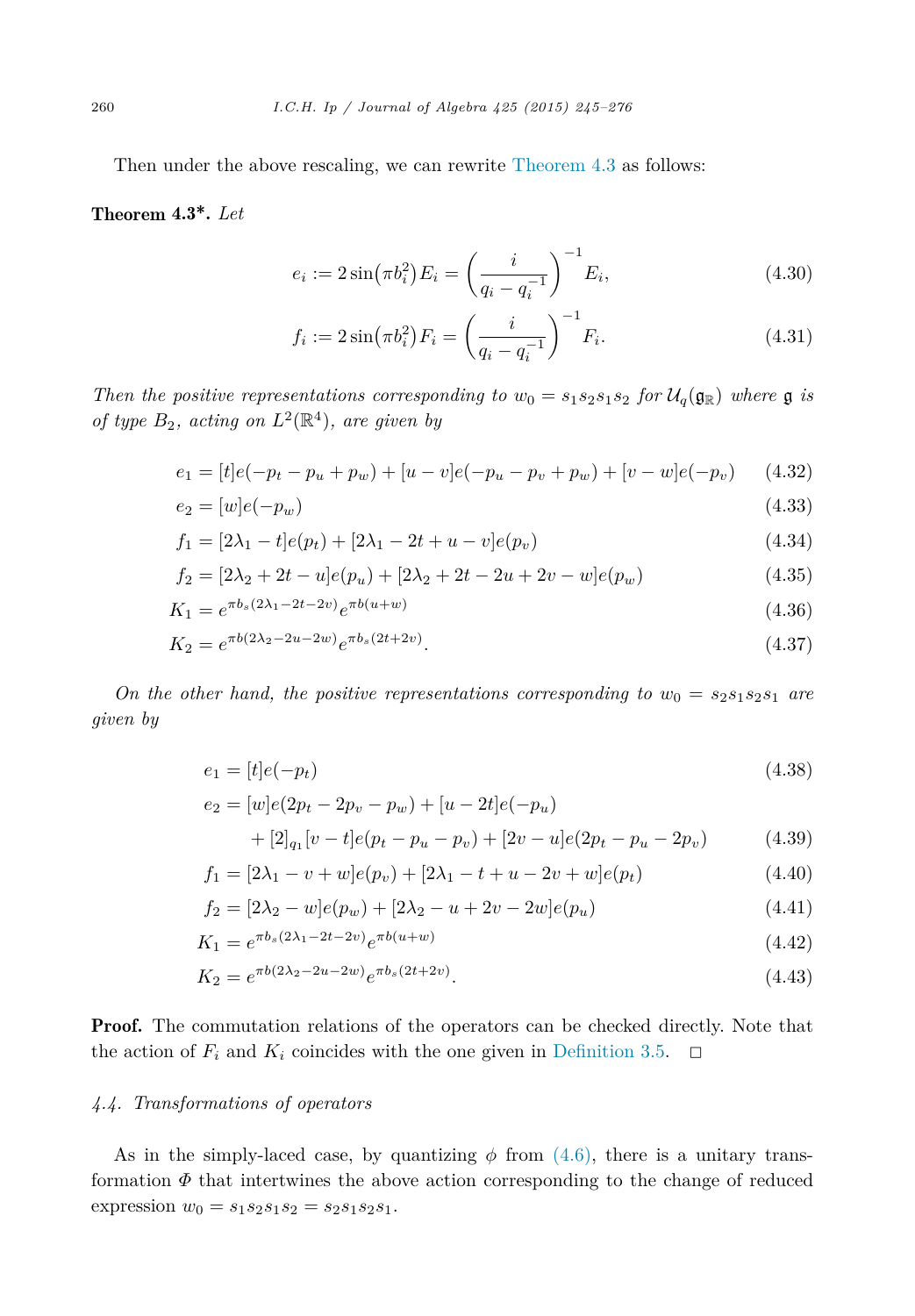#### <span id="page-16-0"></span>Theorem 4.5. *We define the transformation*

$$
\Phi: L^2(\mathbb{R}^4) \to L^2(\mathbb{R}^4)
$$
  

$$
f(t, u, v, w) \mapsto \Phi f := F(t', u', v', w')
$$

*by*

$$
\Phi := T \circ \Phi_3 \circ \Phi_2 \circ \Phi_1,\tag{4.44}
$$

*where*

$$
\Phi_1 = \frac{g_b(e^{\pi b(u+w) - 2\pi b_s v + 2\pi b(p_w - p_u)})}{g_b(e^{-\pi b(u+w) + 2\pi b_s v + 2\pi b(p_w - p_u)})},\tag{4.45}
$$

$$
\Phi_2 = \frac{g_{b_s}(e^{\pi b_s(t-v) + \pi bw + 2\pi b_s(p_v - p_t) + 2\pi b(p_w - p_u)})}{g_{b_s}(e^{-\pi b_s(t-v) - \pi bw + 2\pi b_s(p_v - p_t) + 2\pi b(p_w - p_u)})},\tag{4.46}
$$

$$
\Phi_3 = \frac{g_b(e^{2\pi b_s t + \pi b(w-u) + 2\pi b_s(2p_v - 2p_t) + 2\pi b(p_w - p_u)})}{g_b(e^{-2\pi b_s t - \pi b(w-u) + 2\pi b_s(2p_v - 2p_t) + 2\pi b(p_w - p_u)})},\tag{4.47}
$$

*and*  $T$  *is the transformation matrix of determinant*  $-1$ *:* 

$$
\begin{pmatrix} t' \\ u' \\ v' \\ w' \end{pmatrix} := T \begin{pmatrix} t \\ u \\ v \\ w \end{pmatrix} = \begin{pmatrix} 0 & \sqrt{2} & -1 & 0 \\ 0 & 2 & -\sqrt{2} & 1 \\ 1 & -\sqrt{2} & 2 & 0 \\ 0 & -1 & \sqrt{2} & 0 \end{pmatrix} \begin{pmatrix} t \\ u \\ v \\ w \end{pmatrix}.
$$
 (4.48)

*Then*  $\Phi$  *is a unitary transformations*,  $\Phi^2 = 1$ *, and for any operators X,* 

$$
X \longmapsto \Phi \circ X \circ \Phi^{-1} \tag{4.49}
$$

*gives the corresponding action on*  $s_1s_2s_1s_2 \leftrightarrow s_2s_1s_2s_1$ .

**Proof.** The ratios of  $g_b$  is well-defined since the argument commute with each other. Furthermore they are unitary by [Lemma 2.6.](#page-7-0) For the proof, it suffices to apply the conjugation properties of  $g_b$  from [Lemma 2.7](#page-7-0) to the positive representation of type  $B_2$ given by [Theorem 4.3.](#page-13-0) Note that the factor  $[2]_{q_1}$  from  $E_2$  is obtained by applying  $\Phi_2$ using  $(2.18)$ – $(2.19)$ . □

# 5. Positive representations of  $\mathcal{U}_q(\mathfrak{g}_{\mathbb{R}})$

From Theorem 4.5, together with the result of [10, [Theorem 5.2\],](#page-31-0) we can find explicit expressions of the positive representation starting from any reduced expression of *w*0, followed by applying the unitary transformations to the desired reduced expression.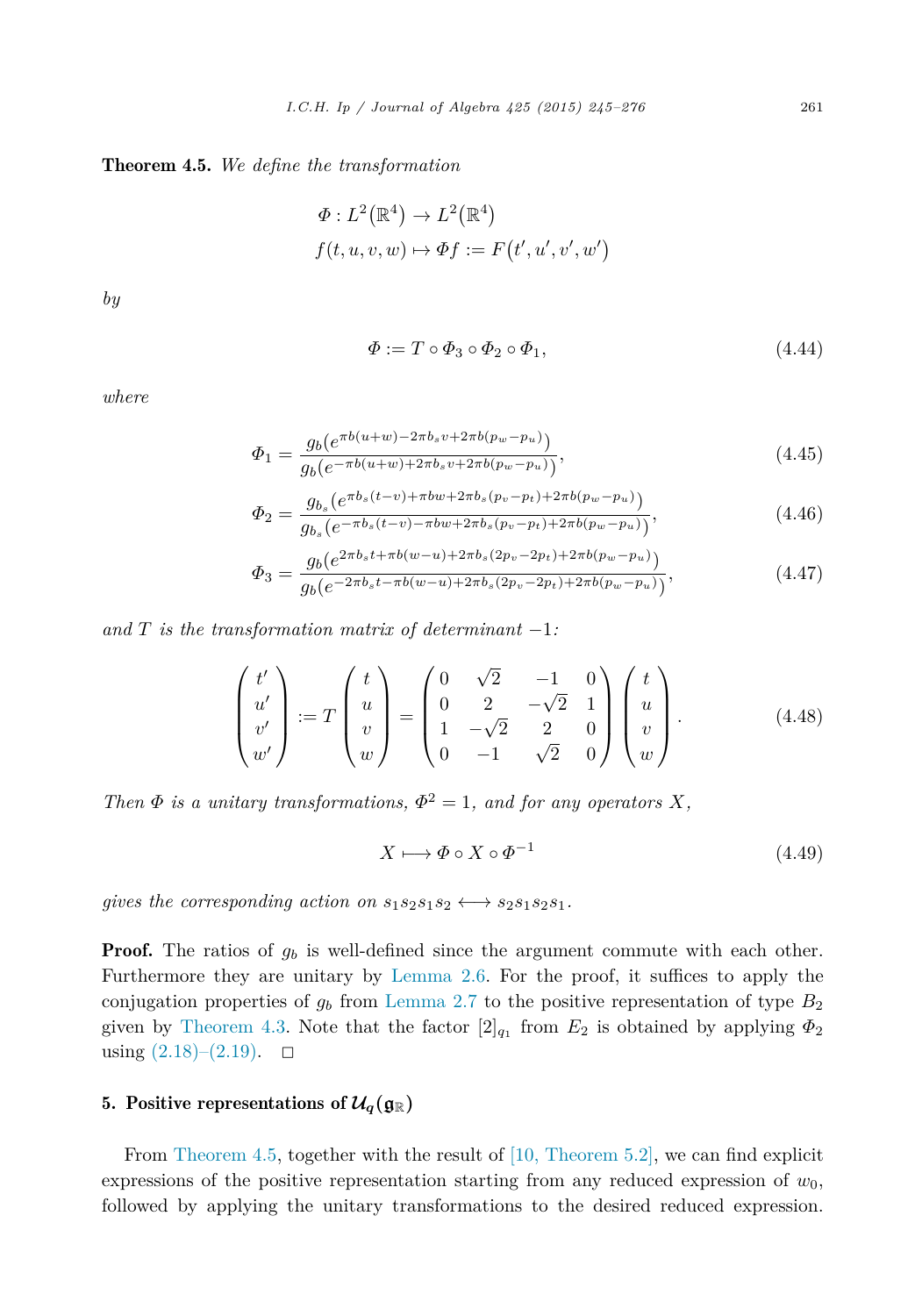<span id="page-17-0"></span>Consequently, all the operators will be positive essentially self-adjoint. Furthermore, by bringing  $s_i s_j s_i s_j$  to the front of  $w_0$ , all the commutation relations between  $E_i$  and  $E_j$  will be easy to check, while the commutation relations involving *F<sup>i</sup>* follows from [Theorem 3.6](#page-10-0) and their explicit expressions.

Actually, we only need the following transformations rules:

Proposition 5.1. *If i, j are not connected in the Dynkin diagram, corresponding to*  $...s_i s_j... \leftrightarrow ...s_j s_i...$ , the operators transformed on  $f(u, v)$  simply by

$$
u \longleftrightarrow v. \tag{5.1}
$$

*For i, j connected by a single edge in the Dynkin diagram, corresponding to*  $...s_i s_j s_i ... \leftrightarrow ... s_j s_i s_j ...$ , the operators given by (10, Theorem 5.2) transformed on  $f(u, v, w)$  *as* 

$$
[w]e(-p_w) \longleftrightarrow [u]e(-p_u - p_v + p_w) + [v - w]e(-p_v). \tag{5.2}
$$

*For i, j connected by a double edge in the Dynkin diagram, corresponding to*  $...s_i s_j s_i s_j ... \leftrightarrow ... s_j s_i s_j s_i ...$  the operators given by [Theorem 4.5](#page-16-0) transformed on  $f(t, u, v, w)$  *as* 

$$
(4.32) \longleftrightarrow (4.38), \qquad (4.33) \longleftrightarrow (4.39). \tag{5.3}
$$

Let us also rewrite the action of  $F_i$  and  $K_i$  from [Definition 3.5](#page-10-0) in terms of the rescaled variables using [Definition 4.4.](#page-14-0)

#### Definition 3.5\*. Let

$$
f_i = 2\sin \pi b_i^2 F_i = \left(\frac{i}{q_i - q_i^{-1}}\right)^{-1} F_i.
$$

Then the quantized action of  $F_i$  is given by

$$
f_i = \sum_{k=1}^{n} \left[ -a_{r(j),i} v_j + u_i^k - 2\lambda_i \right] e(p_i^k)
$$
\n(5.4)

$$
K_i = e^{-2\pi b_i \lambda_i - \sum_{j=1}^{l(w_0)} \pi b_j a_{r(j),i} v_j}
$$
\n(5.5)

where  $v_j$  is the labeling given in [Definition 3.2.](#page-9-0)

#### *5.1. Type B<sup>n</sup>*

Let us choose the following reduced expression for  $w_0$ 

$$
w_0 = 1212 \quad 32123 \quad 4321234 \quad \dots n(n-1)\dots 1\dots n
$$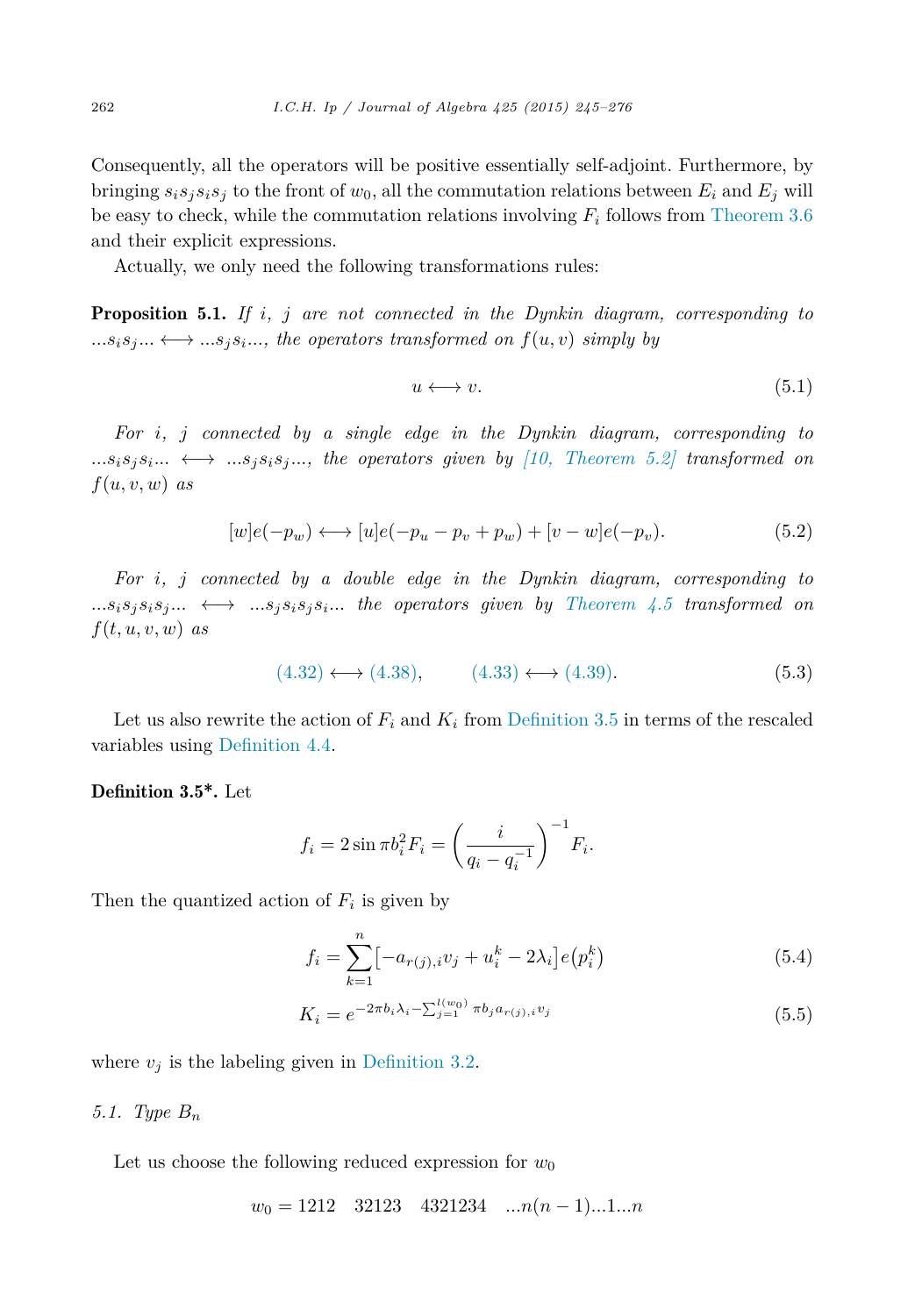<span id="page-18-0"></span>where for simplicity, we denote by  $i := s_i$ . Then by transposing the desired index to the right, and applying the rules from [Proposition 5.1](#page-17-0) repeatedly, we obtain

**Proposition 5.2.** *The action of*  $E_1$  *is given by* 

$$
e_1 = \sum_{k=1}^{n} \left[ u_1^k - u_2^{2k-1} \right] e \left( -p_1^k - \sum_{l=1}^{2k-2} (-1)^l p_2^l \right) + \sum_{k=1}^{n-1} \left[ u_2^{2k} - u_1^k \right] e \left( -u_1^k - \sum_{l=1}^{2k} (-1)^l p_2^l \right).
$$
 (5.6)

*Note that the variable*  $u_2^{2n-1} = 0$  *is non-existent.* 

*The action of*  $E_i$  *for*  $i \geq 2$  *is given by* 

$$
e_i = \sum_{k=1}^{2(n-i)+1} \left[ (-1)^k \left( u_{i+1}^k - u_i^k \right) \right] e \left( \sum_{l_1=1}^{s_1(k)} (-1)^{l_1} p_i^{l_1} + \sum_{l_2=1}^{s_2(k)} (-1)^{l_2} p_{i+1}^{l_2} \right), \tag{5.7}
$$

*where*  $e_i = 2 \sin \pi b_i^2 E_i$  *and* 

$$
s_1(k) := 2\left\lceil \frac{k}{2} \right\rceil - 1,
$$
  

$$
s_2(k) := 2\left\lfloor \frac{k}{2} \right\rfloor.
$$

# *5.2. Type C<sup>n</sup>*

Using the exact same expression for  $w_0$  as in type  $B_n$ , we have the following action.

**Proposition 5.3.** *The action of*  $E_1$  *is given by* 

$$
e_{1} = \sum_{k=1}^{n} \left[ u_{1}^{k} - 2u_{2}^{2k-1} \right] e\left( -p_{1}^{k} - 2 \sum_{l=1}^{2k-2} (-1)^{l} p_{2}^{l} \right)
$$
  
+ 
$$
\left[ 2 \right]_{q_{s}} \sum_{k=1}^{n-1} \left[ u_{2}^{2k} - u_{2}^{2k-1} \right] e\left( -p_{1}^{k} - \sum_{l=1}^{2k} (-1)^{l} u_{2}^{l} \right)
$$
  
+ 
$$
\sum_{k=1}^{n-1} \left[ 2u_{2}^{2k} - u_{1}^{k} \right] e\left( -p_{1}^{k} - 2 \sum_{l=1}^{2k} (-1)^{l} u_{2}^{l} \right), \tag{5.8}
$$

*while the action of*  $E_i$  *for*  $i \geq 2$  *is the same as* (5.7)*.*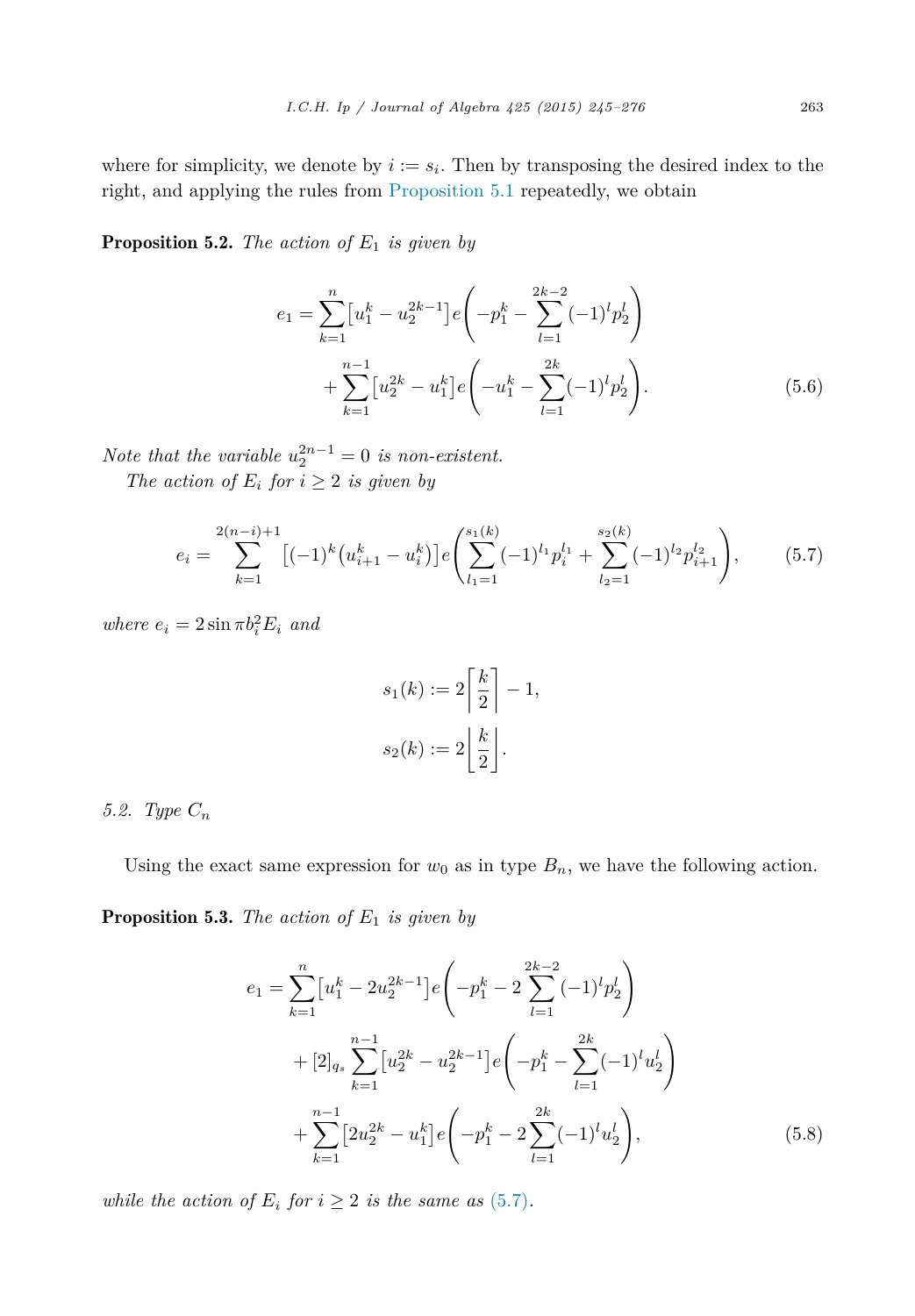*5.3. Type F*<sup>4</sup>

Let us choose the following reduced expression for  $w_0$ :

$$
w_0 = 3232 \quad 12321 \quad 432312343213234
$$

which follows from the embedding  $B_2 \subset B_3 \subset F_4$ . We will use the notation introduced in [\[11\]](#page-31-0) to simplify the expressions. Let

$$
P_1 = -p_1^3 + p_1^2 - p_2^4 + 2p_3^4 - 2p_3^5 + 2p_3^2 - 2p_3^3 + p_2^1 - p_1^1
$$
  
\n
$$
P_2 = -p_2^7 + p_2^7 - p_1^4 + p_1^3 - p_2^5 + 2p_3^5 - 2p_3^6 + p_2^3 - p_1^2 + p_1^1 - p_2^2 + 2p_3^1 - 2p_3^2
$$
  
\n
$$
P_3 = -p_3^9 - p_2^8 + p_2^7 - p_2^6 + p_2^5 + p_3^6 - p_4^3 - p_3^5 + p_3^3 - p_2^3 + p_2^2 + p_3^2 - p_3^4 + p_4^1 - p_3^1
$$

and let  $P_i(x)$  be the partial sum of  $P_i$  from  $x$  (ignoring the coefficient) to the right most term. For example

$$
P_1(p_3^2) := 2p_3^2 - 2p_3^3 + p_2^1 - p_1^1.
$$

Proposition 5.4. *The action of E<sup>i</sup> is given as follows:*

$$
e_{1} = [u_{1}^{3}]e(P_{1}) + [u_{2}^{4} - u_{1}^{2}]e(P_{1}(p_{2}^{4})) + [u_{2}^{3} - 2u_{3}^{4}]e(-p_{2}^{3} + P_{1}(p_{3}^{2}))
$$
  
\n
$$
+ [2]_{q_{s}}[u_{3}^{5} - u_{3}^{4}]e(-p_{2}^{3} + p_{3}^{4} - p_{3}^{5} + P_{1}(p_{3}^{2})) + [2u_{3}^{5} - u_{2}^{3}]e(-p_{2}^{3} + P_{1}(p_{3}^{4}))
$$
  
\n
$$
+ [u_{2}^{2} - 2u_{3}^{2}]e(-p_{2}^{2} + p_{2}^{1} - p_{1}^{1}) + [2]_{q_{s}}[p_{3}^{3} - p_{3}^{2}]e(-p_{2}^{2} + p_{3}^{2} - p_{3}^{3} + p_{2}^{1} - p_{1}^{1})
$$
  
\n
$$
+ [2u_{3}^{3} - u_{2}^{2}]e(-p_{2}^{2} + P_{1}(p_{3}^{2})) + [u_{1}^{1} - u_{2}^{1}]e(-p_{1}^{1}), \qquad (5.9)
$$
  
\n
$$
e_{2} = [u_{2}^{7}]e(P_{2}) + [u_{1}^{4} - u_{2}^{6}]e(P_{2}(p_{1}^{4})) + [u_{2}^{5} - u_{1}^{3}]e(P_{2}(p_{2}^{5})) + [u_{2}^{4} - 2u_{3}^{5}]e(p_{2}^{3} - p_{2}^{4} + P_{2}(p_{1}^{2}))
$$
  
\n
$$
+ [2]_{q_{s}}[u_{3}^{6} - u_{3}^{5}]e(p_{3}^{5} - p_{3}^{6} - p_{2}^{4} + P_{2}(p_{2}^{3})) + [2p_{3}^{6} - p_{2}^{4}]e(-p_{2}^{4} + P_{2}(p_{3}^{5}))
$$
  
\n
$$
+ [u_{1}^{7} - u_{2}^{3}]e(P_{2}(p_{1}^{2})) + [p_{2}^{2} - p_{1}^{1}]e(P_{2}(p_{2}^{2})) + [2u_{3}^{2} - u_{2}^{1}]e(-p_{2}^{1} + P_{2}(p_{3}
$$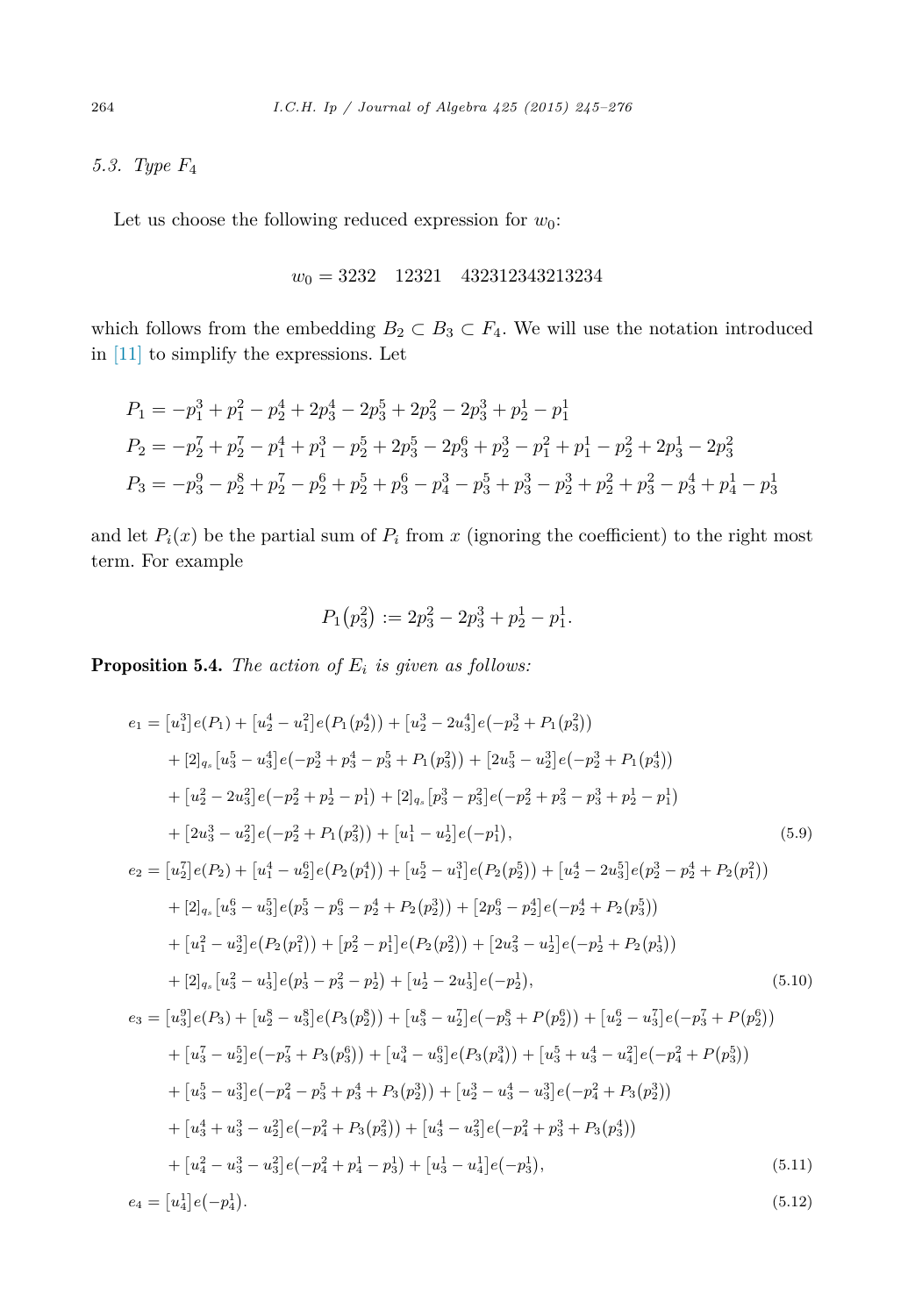# <span id="page-20-0"></span>6. Positive representations of  $\mathcal{U}_q(\mathfrak{g}_{\mathbb{R}})$  for type  $G_2$

Let  $w_0 = s_2s_1s_2s_1s_2s_1$  where 1 is the long root and 2 is the short root. First let us describe the root subgroup  $x_1(t)$  and  $x_2(t)$  embedded in  $SL(7)$ , which can be found in [\[9\].](#page-31-0)

$$
x_1(t) = \begin{pmatrix} 1 & 0 & 0 & 0 & 0 & 0 & 0 \\ 0 & 1 & t & 0 & 0 & 0 & 0 & 0 \\ 0 & 0 & 1 & 0 & 0 & 0 & 0 & 0 \\ 0 & 0 & 0 & 1 & 0 & 0 & 0 & 0 \\ 0 & 0 & 0 & 0 & 1 & t & 0 & 0 \\ 0 & 0 & 0 & 0 & 0 & 1 & 0 & 0 \\ 0 & 0 & 0 & 0 & 0 & 0 & 1 & 0 \end{pmatrix}
$$
(6.1)  

$$
x_2(t) = \begin{pmatrix} 1 & -t & 0 & 0 & 0 & 0 & 0 \\ 0 & 1 & 0 & 0 & 0 & 0 & 0 \\ 0 & 0 & 1 & -t & -t^2 & 0 & 0 \\ 0 & 0 & 0 & 1 & 2t & 0 & 0 \\ 0 & 0 & 0 & 0 & 1 & t & 0 \\ 0 & 0 & 0 & 0 & 0 & 0 & 1 \end{pmatrix}
$$
(6.2)

Solving for the matrix coefficients explicitly by Mathematica, we found the relations between Lusztig's parametrization:

$$
x_1(a)x_2(b)x_1(c)x_2(d)x_1(e)x_2(f) = x_2(a')x_1(b')x_2(c')x_1(d')x_2(e')x_1(f') \qquad (6.3)
$$

(an explicit relation can also be found in [2, [Thm](#page-31-0) 3.1]). From this we can derive the classical principal series representation:

**Proposition 6.1.** *The classical principal series representation corresponding to*  $w_0 =$ *s*2*s*1*s*2*s*1*s*2*s*<sup>1</sup> *is given by*

$$
E_1 = \frac{\partial}{\partial f},
$$
\n
$$
E_2 = \frac{ef}{bc} \frac{\partial}{\partial a} + \frac{3ef}{c^2} \frac{\partial}{\partial b} + \left(\frac{2f}{d} - \frac{ef}{bc} + \frac{2ef}{cd}\right) \frac{\partial}{\partial c} + \left(\frac{3f}{e} - \frac{3ef}{c^2}\right) \frac{\partial}{\partial d}
$$
\n
$$
+ \left(1 - \frac{2f}{d} - \frac{2ef}{cd}\right) \frac{\partial}{\partial e} - \frac{3f}{e} \frac{\partial}{\partial f},
$$
\n(6.5)

and the Mellin transformed action on  $f(r, s, t, u, v, w)$  is given by

$$
E_1: f \mapsto (w+1)f(w+1), \tag{6.6}
$$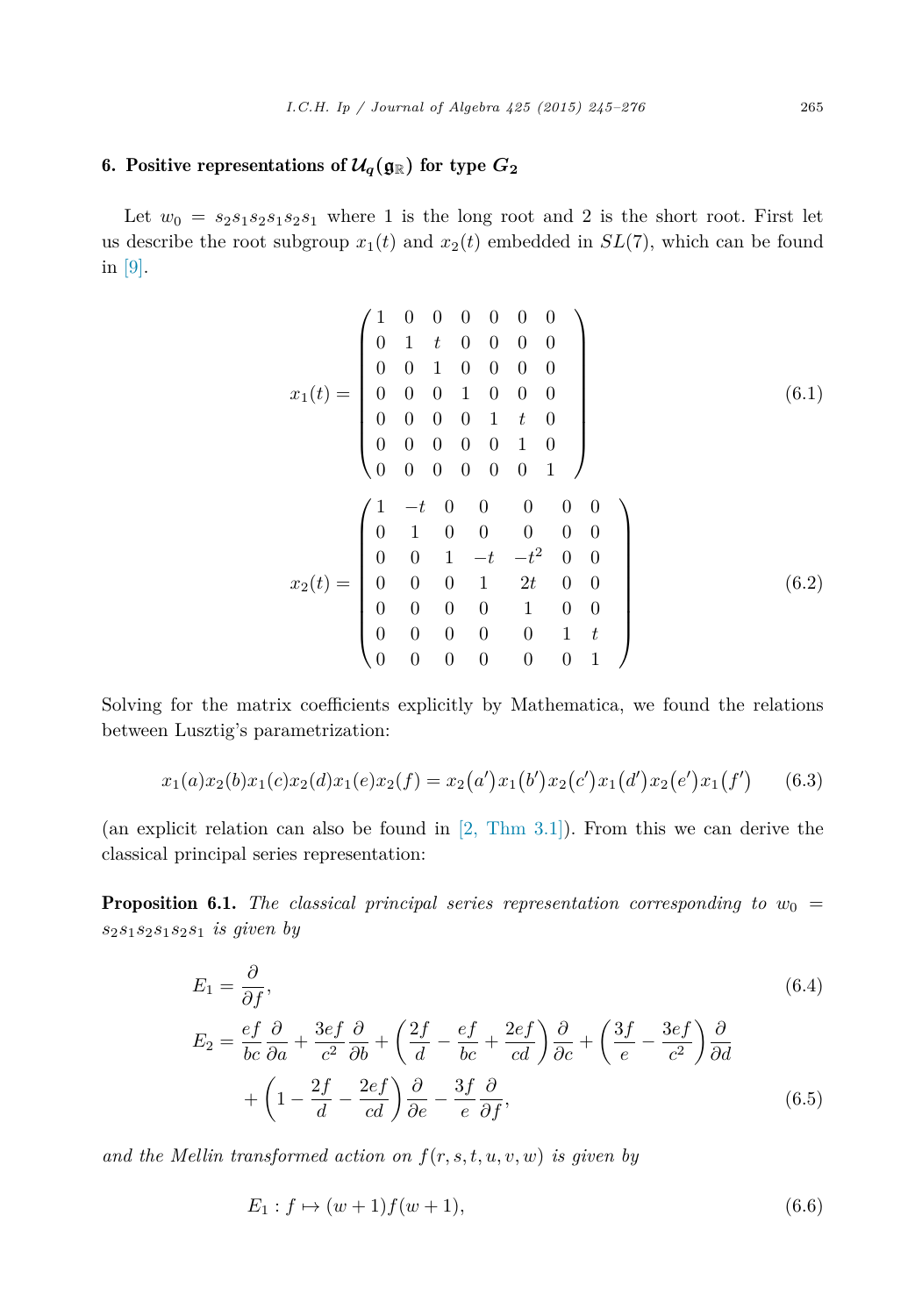<span id="page-21-0"></span>
$$
E_2: f \mapsto (1+r)f(r+1, s+1, t+1, v-1, w-1)
$$
  
+ 
$$
(1+3s-t)f(s+1, t+2, v-1, w-1)
$$
  
+ 
$$
(1+3u-2v)f(u+1, v+1, w-1)
$$
  
+ 
$$
(2+2t-2v)f(t+1, u+1, w-1)
$$
  
+ 
$$
(1+2t-3u)f(t+2, u+1, v-1, w-1)
$$
  
+ 
$$
(1+v-3w)f(v+1).
$$
 (6.7)

*Again, for notational convenience, the unshifted variables are omitted in the argument.*

To get the quantized action, we again rescaled the variables corresponding to whether the index are long or short root. Using the notation from [Definition 4.4](#page-14-0) (with  $b_s = \frac{b}{\sqrt{3}}$ ), we found the action as follows.

**Theorem 6.2.** The action of  $\mathcal{U}_q(\mathfrak{g}_{\mathbb{R}})$  on  $L^2(\mathbb{R}^6)$ , where  $\mathfrak{g}$  is of type  $G_2$  corresponding to  $w_0 = s_2 s_1 s_2 s_1 s_2 s_1$  *is given by* 

$$
e_1 = [w]e(-p_w),
$$
\n
$$
e_2 = [r]e(-p_r - p_s - p_t + p_v + p_w) + [s - t]e(-p_s - 2p_t + p_v + p_w)
$$
\n
$$
+ [u - 2v]e(-p_u - p_v + p_w) + [2]_{q_2}[t - v]e(-p_t - p_u + p_w)
$$
\n
$$
+ [2t - u]e(-2p_t - p_u + p_v + p_w) + [v - w]e(-p_v),
$$
\n(6.9)

where again  $e_i = 2 \sin \pi b_i^2 E_i$ . The action of  $F_i$  and  $K_i$  are given by [Definition 3.5\\*](#page-17-0) as *before.*

The action corresponding to  $w_0 = s_1 s_2 s_1 s_2 s_1 s_2$  can also be computed, and  $E_1$  consists of 13 terms. It can instead be obtained from the folding of the positive representations of type *D*<sup>4</sup> described in the next section.

#### 7. Folding of representations

By comparing the action of  $C_n$  given in Section [5.2](#page-18-0) and the action of  $D_{n+1}$  given in [\[10\],](#page-31-0) there is a strong similarity between the actions. In fact the action of  $E_i$  for  $i \geq 2$  are identical. This holds in general due to the principle of folding of Dynkin diagram.

It is known that the philosophy of folding in the setting of quantum groups is more complicated [\[1\].](#page-31-0) Nevertheless, with the mixture of classical construction, the Mellin transformation and quantization described in this paper, we can still obtain the description of the positive representations in the non-simply-laced case from the corresponding unfolded simply-laced type by means of the folding of pinning [13, [1.5\].](#page-31-0) Explicitly: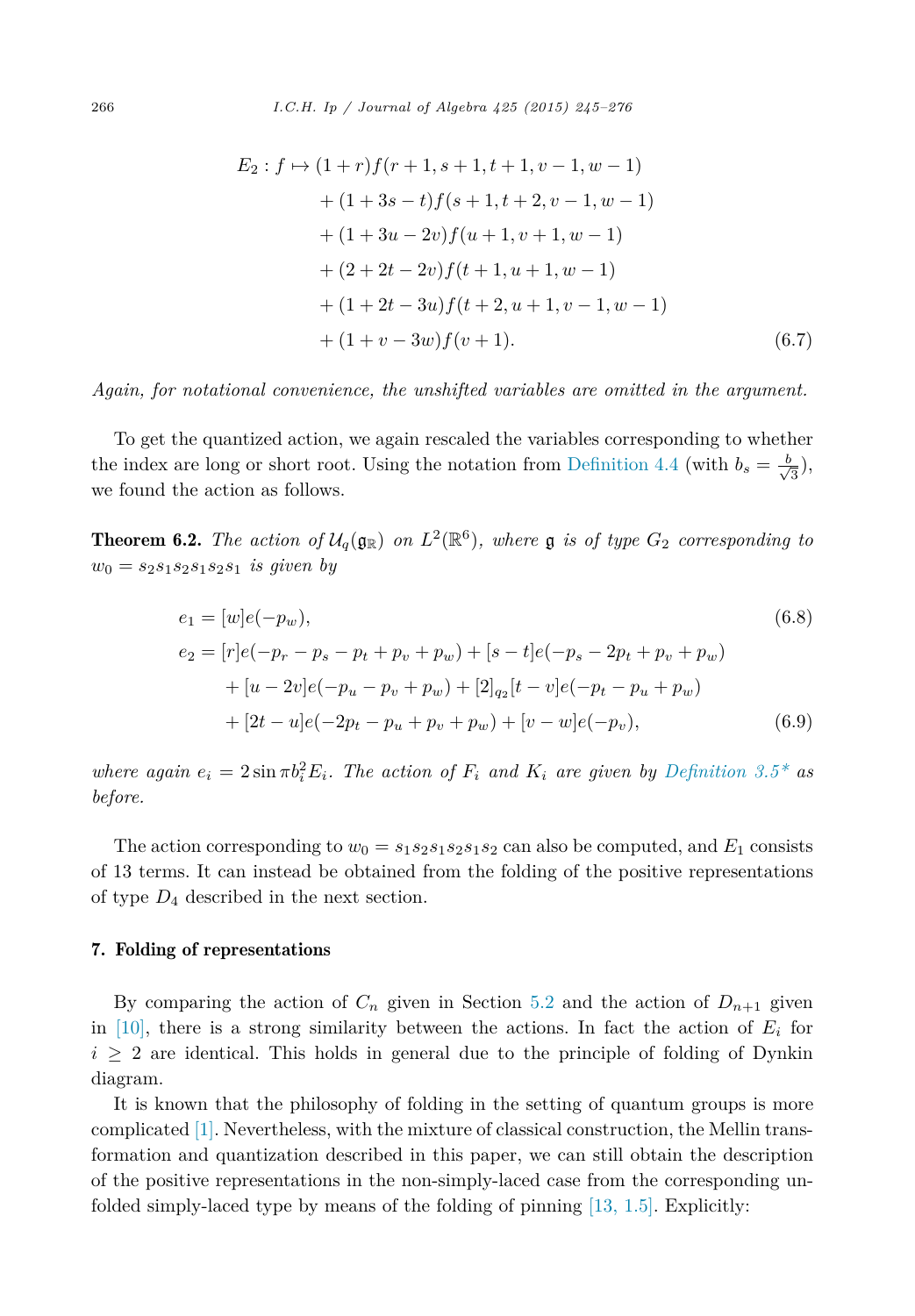Theorem 7.1. *Let us use the labeling introduced in Section [2.1](#page-4-0) and [\[10\].](#page-31-0)*

*The* positive representations of  $C_n$  corresponding to  $w_0$  can be obtained from the pos*itive* representations of  $D_{n+1}$  with  $s_1$  *in*  $w_0(C_n)$  replaced by  $s_0s_1$  *in*  $w_0(D_{n+1})$ *.* 



*The* positive representations of  $B_n$  corresponding to  $w_0$  can be obtained from the positive representations of  $A_{2n-1}$  with  $s_{n-k+1}$  in  $w_0(B_n)$  replaced by  $s_k s_{2n-k}$  in  $w_0(A_{2n-1})$ *for*  $1 \leq k \leq n-1$ *.* 



*The* positive representations of  $F_4$  corresponding to  $w_0$  can be obtained from the positive representations of  $E_6$  with  $s_1$ ,  $s_2$ ,  $s_3$ ,  $s_4$  in  $w_0(F_4)$  replaced by  $s_1s_5$ ,  $s_2s_4$ ,  $s_3$ ,  $s_0$  in  $w_0(E_6)$ .



*Finally, the positive representations of G*<sup>2</sup> *can be obtained from the positive representations of*  $D_4$  *with*  $s_1$  *in*  $w_0(G_2)$  *replaced by*  $s_0s_1s_3$  *in*  $w_0(D_4)$ *.* 



**Proof.** First we rescaled q so that for non-paired index *i*, the action of  $E_i$  for  $w_0 = w_{l-1} s_i$ matches with the correct *q*. For example, we have to use  $\mathcal{U}_{q_s}(D_{n+1})$  where  $q_s = q^{\frac{1}{2}}$  so that it corresponds to the short roots in  $\mathcal{U}_q(C_n)$ .

Next we identify the variables corresponding to the paired roots in the simply-laced case. For example we let  $u_0^k = u_1^k$  and  $p_0^k = p_1^k$  in  $D_{n+1}$ . These will simplify certain expressions, and occasionally produce identical terms.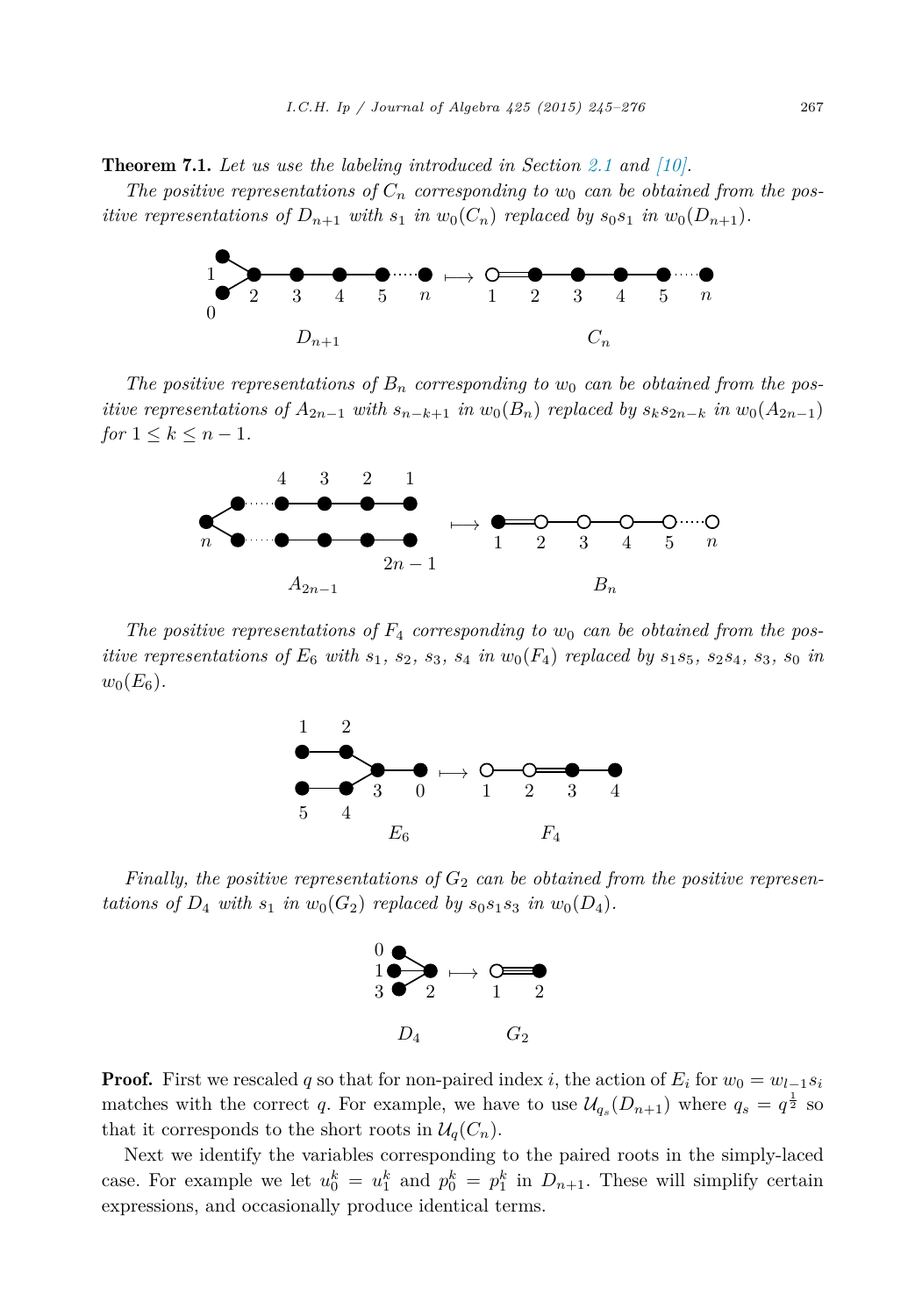<span id="page-23-0"></span>Then we replace the parameter  $b$  by the appropriate  $b_i$  according to whether they correspond to short or long roots, much like the procedure described before [Definition 4.4.](#page-14-0)

Finally, for the identical terms, we quantize the multiples with  $q_s$ . For example

$$
2[v-t]e(p_t - p_u - p_v) \longmapsto [2]_{q_s}[v-t]e(p_t - p_u - p_v). \square
$$

### 8. Transcendental relations

We recall from the simply-laced case that, if we define the following operators  $\tilde{e}_i$ ,  $f_i$ ,  $K_i$  as:

$$
\widetilde{e_i} = (e_i)^{\frac{1}{b^2}} \tag{8.1}
$$

$$
\widetilde{f}_i = (f_i)^{\frac{1}{b^2}} \tag{8.2}
$$

$$
\widetilde{K_i} = (K_i)^{\frac{1}{b^2}}.
$$
\n(8.3)

Then the operators are precisely the same as replacing *b* with  $b^{-1}$ , so that the operators

$$
\widetilde{E_i} = \left(2\sin\pi b^{-2}\right)^{-1} e_i,
$$
  

$$
\widetilde{F_i} = \left(2\sin\pi b^{-2}\right)^{-1} f_i
$$

and  $\widetilde{K}_i$  generates a representation of  $\mathcal{U}_{\tilde{q}}(\mathfrak{g}_{\mathbb{R}})$  where  $\tilde{q} = e^{\pi i b^{-2}}$ . In particular, the transcendental relations mean that

$$
([w]e(-p_w))^{\frac{1}{b^2}} = (e^{\pi b(w-2p_w)} + e^{\pi b(-w-2p_w)})^{\frac{1}{b^2}}
$$
  
=  $e^{\pi b^{-1}(w-2p_w)} + e^{\pi b^{-1}(-w-2p_w)} := ([w]e(-p_w))_*$  (8.4)

which is due to [Lemma 2.8.](#page-7-0)

However in the case of non-simply-laced type, the tilde generators no longer generates  $\mathcal{U}_{\tilde{q}}(\mathfrak{g}_{\mathbb{R}})$ , but rather short roots become long roots and vice versa. More precisely, we have the following Theorem.

**Theorem 8.1.** *Let*  $\tilde{q} = e^{\pi i b_s^{-2}}$  *and define*  $\tilde{q}_i = e^{\pi i b_i^{-2}}$ *. Define the operators* 

$$
\widetilde{e_i} := (e_i)^{\frac{1}{b_i^2}} \tag{8.5}
$$

$$
\widetilde{f}_i := (f_i)^{\frac{1}{b_i^2}} \tag{8.6}
$$

$$
\widetilde{K_i} := (K_i)^{\frac{1}{b_i^2}} \tag{8.7}
$$

*where as before*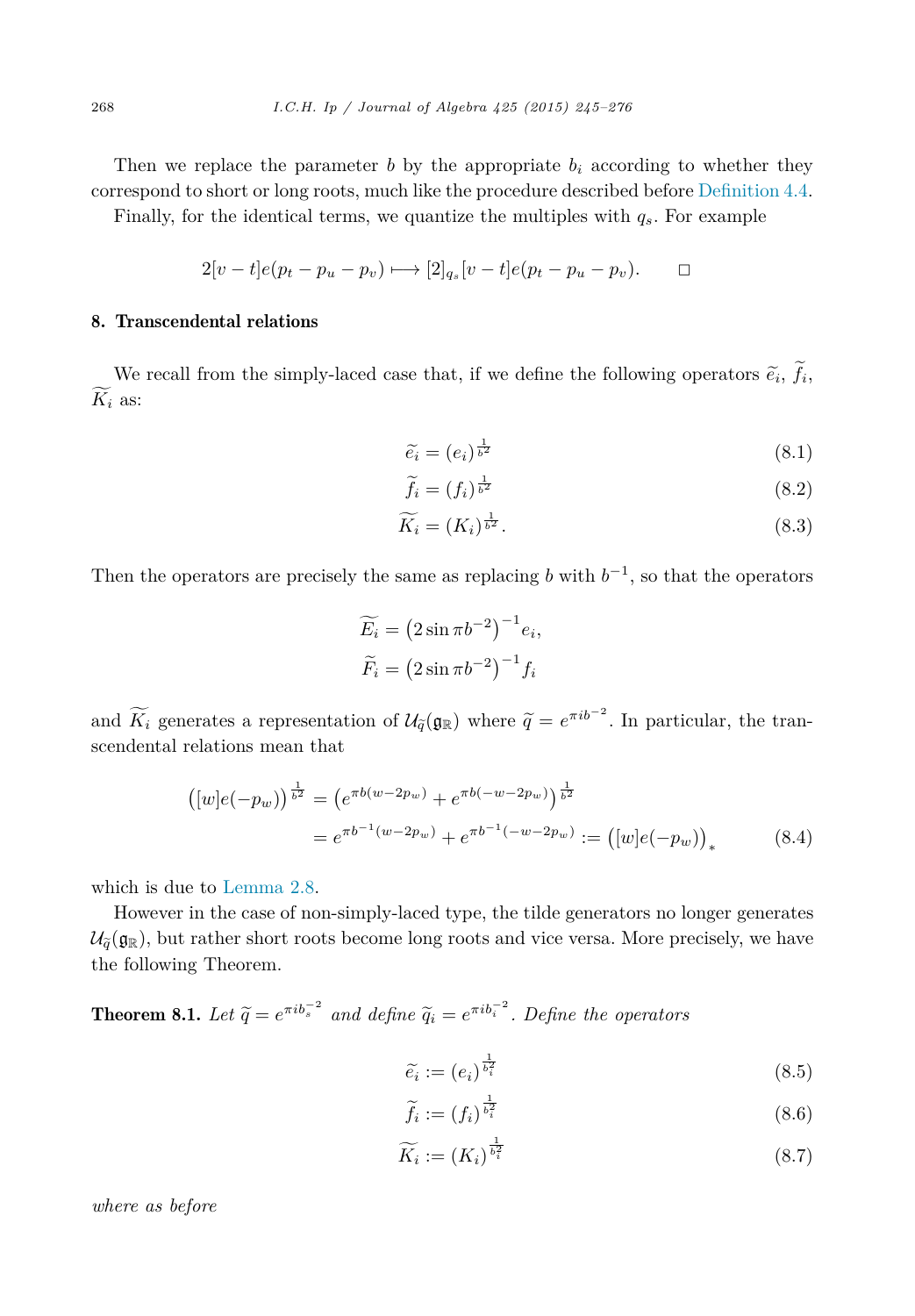$$
e_i = 2\sin \pi b_i^2 E_i, \qquad f_i = 2\sin \pi b_i^2 F_i,
$$
\n(8.8)

$$
\widetilde{e_i} = 2\sin\pi b_i^{-2}\widetilde{E_i}, \qquad \widetilde{f_i} = 2\sin\pi b_i^{-2}\widetilde{F_i}.
$$
\n(8.9)

<span id="page-24-0"></span>Then the generators of  $\mathcal{U}_{\tilde{q}}(^L\mathfrak{g}_{\mathbb{R}})$  are represented by the operators  $E_i$ ,  $F_i$  and  $K_i$ , where  $L_{\mathbf{g}_{\mathbb{R}}}$  *is defined by replacing long roots with short roots* and *short roots* with *long roots in the Dynkin diagram of* g*.*

This is a nontrivial result, since other than exchanging  $q_i$  with  $\tilde{q}_i$ , the corresponding  $\tilde{q}_i$  and  $\tilde{q}_i$  is no algorithm contention of the corresponding quantum Serre relations also get interchanged, and there is no classical analogue of the above transcendental relations.

To give the proof of [Theorem 8.1,](#page-23-0) let us introduce the following notation.

Definition 8.2. Let us denote by

$$
([u_s + u_l]e(p_s + p_l))_* \t\t(8.10)
$$

the same notation as in [Definition 4.4,](#page-14-0) however with *b* and  $b_s$  replaced by  $b^{-1}$  and  $b_s^{-1}$ respectively.

We begin with a lemma.

**Lemma 8.3.** Let  $E_i$ ,  $F_i$ ,  $K_i$  be the generators of  $\mathcal{U}_q(\mathfrak{g}_{\mathbb{R}})$  of type  $B_2$  where  $i = 1$  corresponds *to the short root,* and  $i = 2$  *corresponds to the long root. Then we have* 

$$
q_1 = e^{\pi i b_s^2} = q^{\frac{1}{2}},
$$
  $q_2 = e^{\pi i b^2} = q,$   
\n $\tilde{q}_1 = e^{\pi i b_s^{-2}} = \tilde{q},$   $\tilde{q}_2 = e^{\pi i b^{-2}} = \tilde{q}^{\frac{1}{2}},$ 

so that  $E_i$ ,  $F_i$ ,  $K_i$  generates  $\mathcal{U}_{\tilde{q}}(\mathfrak{g}_{\mathbb{R}})$  of type  $C_2$  where  $i = 1$  corresponds to the long root  $and i = 2$  *corresponds to the short root.* 

**Proof.** Let us choose the positive representation of  $B_2$  corresponding to  $w_0 = s_1 s_2 s_1 s_2$ given by Theorem  $4.3^*$ . Then the transcendental relations for  $E_2$  are clear from  $(8.4)$ ,

$$
([w]e(-p_w))^{\frac{1}{b^2}} = e^{\pi b^{-1}(w-2p_w)} + e^{\pi b^{-1}(-w-2p_w)} := ([w]e(-p_w))_*.
$$

The transcendental relations for  $E_1$  are less trivial. Let  $q_s = q_1$  and write the terms in [\(4.32\)](#page-15-0) as

$$
e_1 = [t]e(-p_t - p_u + p_w) + [u - v]e(-p_u - p_v + p_w) + [v - w]e(-p_v)
$$
  
=  $(A_1^- + A_1^+) + (A_2^- + A_2^+) + (A_3^- + A_3^+)$ 

where each bracket corresponds to the two terms in [−]*e*(−) so that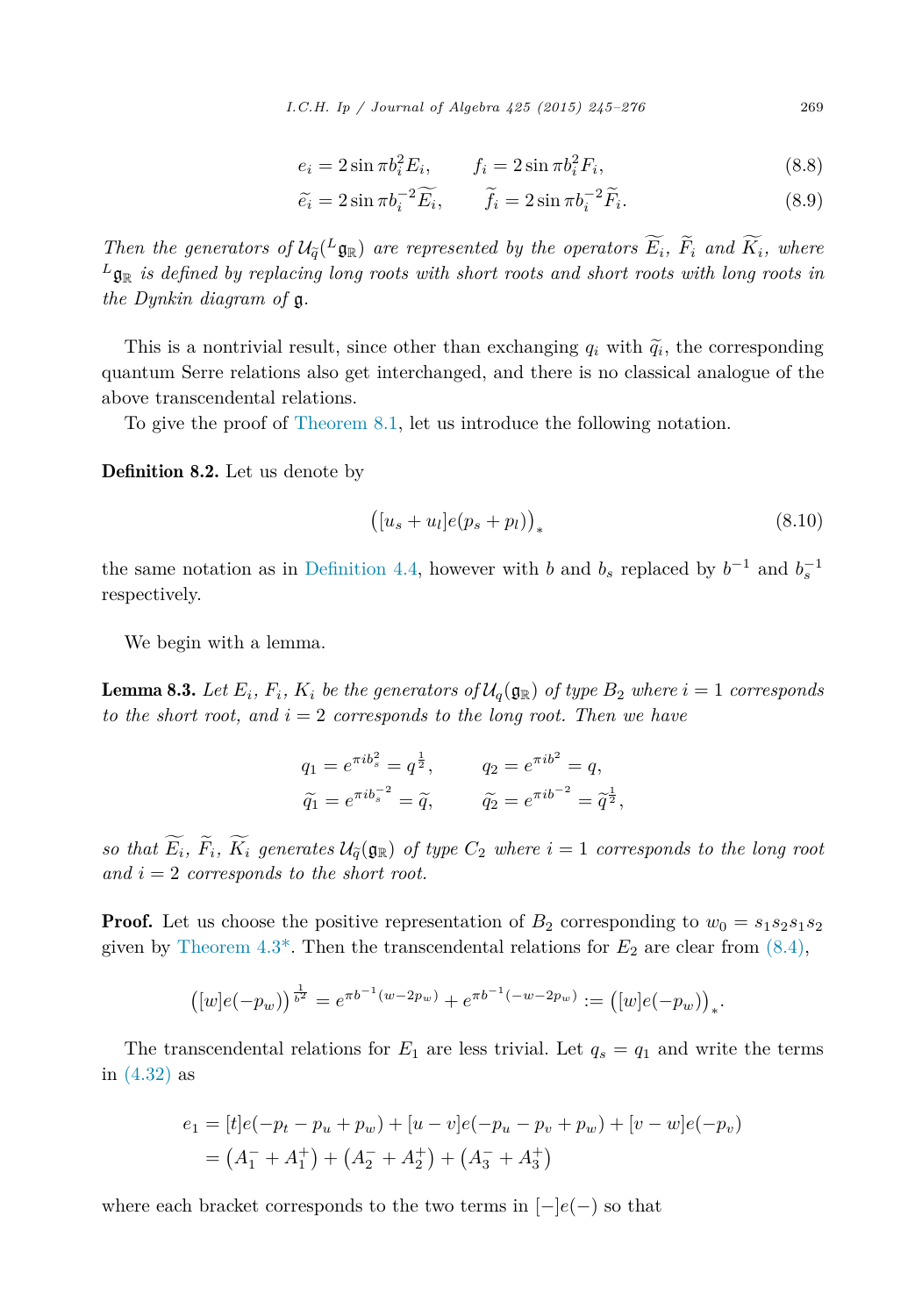$$
A_i^+ A_i^- = q_s^2 A_i^- A_i^+.
$$

Then by direct calculation we can write the above sum as

$$
e_1 = A_3^+ + A_2^+ + A_1^+ + A_1^- + A_2^- + A_3^-
$$

so that each term  $q_s^2$  commutes with all other terms to their right, except for  $A_3$  and  $A_2$ where we have instead

$$
A_3^+ A_2^+ = q_s^4 A_2^+ A_3^+, \qquad A_2^- A_3^- = q_s^4 A_3^- A_2^-.
$$

Hence by [Lemma 2.8,](#page-7-0) we obtain

$$
(e_1)^{\frac{1}{b_s^2}} = (A_3^+ + A_2^+ + A_1^+ + A_1^- + A_2^- + A_3^-)^{\frac{1}{b_s^2}}
$$
  
\n
$$
= (A_3^+ + A_2^+)^{\frac{1}{b_s^2}} + (A_1^+ + A_1^- + A_2^- + A_3^-)^{\frac{1}{b_s^2}}
$$
  
\n
$$
= (A_3^+ + A_2^+)^{\frac{1}{b_s^2}} + (A_1^+ + A_1^-)^{\frac{1}{b_s^2}} + (A_2^- + A_3^-)^{\frac{1}{b_s^2}}
$$
  
\n
$$
= (A_3^+ {\frac{1}{2b_s^2}} + A_2^+ {\frac{1}{2b_s^2}})^2 + (A_1^+ {\frac{1}{b_s^2}} + A_1^- {\frac{1}{b_s^2}}) + (A_2^- {\frac{1}{2b_s^2}} + A_3^- {\frac{1}{2b_s^2}})^2
$$
  
\n
$$
= A_3^+ {\frac{1}{b_s^2}} + [2]_{\widetilde{q_2}} \widetilde{q_2}^{-1} A_3^+ A_2^+ + A_2^+ {\frac{1}{b_s^2}} + A_1^+ {\frac{1}{b_s^2}}
$$
  
\n
$$
+ A_3^- {\frac{1}{b_s^2}} + [2]_{\widetilde{q_2}} \widetilde{q_2} A_3^- A_2^- + A_2^- {\frac{1}{b_s^2}} + A_1^- {\frac{1}{b_s^2}}
$$
  
\n
$$
= ([2u - v]e(2p_w - p_v - 2p_u))_+ + [2]_{\widetilde{q_2}} ([u - w]e(p_w - p_v - p_u))_+
$$
  
\n
$$
+ ([v - 2w]e(-p_v))_+ + ([t]e(2p_w - 2p_u - p_t))_*
$$

Upon identification  $(t, u, v, w) \longleftrightarrow (w, v, u, t)$  we see that this is exactly the expression [\(4.39\)](#page-15-0) for the long root element  $E_2$  of  $C_2$  with *q* replaced by  $\tilde{q}$ .<br>Einelly the energies  $F_{\perp K}$  (e)  $F_{\perp K}$   $g_{\perp}$  (e)  $\tilde{g}$  under

Finally, the operators  $F_1, K_1 \leftrightarrow F_2, K_2, q_i \leftrightarrow \tilde{q}_i$  under the transcendental rela-<br>re-The transcendental relations of  $F$  follow also from simple application of Lamma 2.8 tions. The transcendental relations of  $F_i$  follow also from simple application of [Lemma 2.8](#page-7-0) and the transcendental relations for  $K_i$  are trivial.  $\Box$ 

**Proof of Theorem 8.1.** In general, the transcendental relations for  $F_i$ ,  $K_i$  can be checked directly from Definition 3.5<sup>\*</sup>. Since each term of  $f_i$  is  $q_i^2$  commuting with each other, we can apply [Lemma 2.8](#page-7-0) and induction to conclude that *f*  $\frac{1}{b_i^2}$  has exactly the same expression with  $b_i$  replaced by  $b_i^{-1}$ . Hence under the scaling of the short root it is equivalent to the Cartan matrix  $(a_{ij})$  being transposed.

For the action of  $E_i$ , it suffices to choose a simple reduced expression of  $w_0$  in order to check the commutation relation, much like proof given in  $[10]$ . In particular, we can choose the reduced expression of  $w_0$  that ends with  $s_i s_j s_i$  for simply-laced connecting root indices, or  $s_i s_j s_i s_j$  for doubly-connected root indices. Then we see from  $(8.4)$  and [Lemma 8.3](#page-24-0) that the relations between  $E_i$ ,  $F_i$ ,  $K_i$  and  $E_j$ ,  $F_j$ ,  $K_j$  hold as generators of  $\mathcal{U}_{\widetilde{q}}({}^L\mathfrak{g}_{\mathbb{R}}).$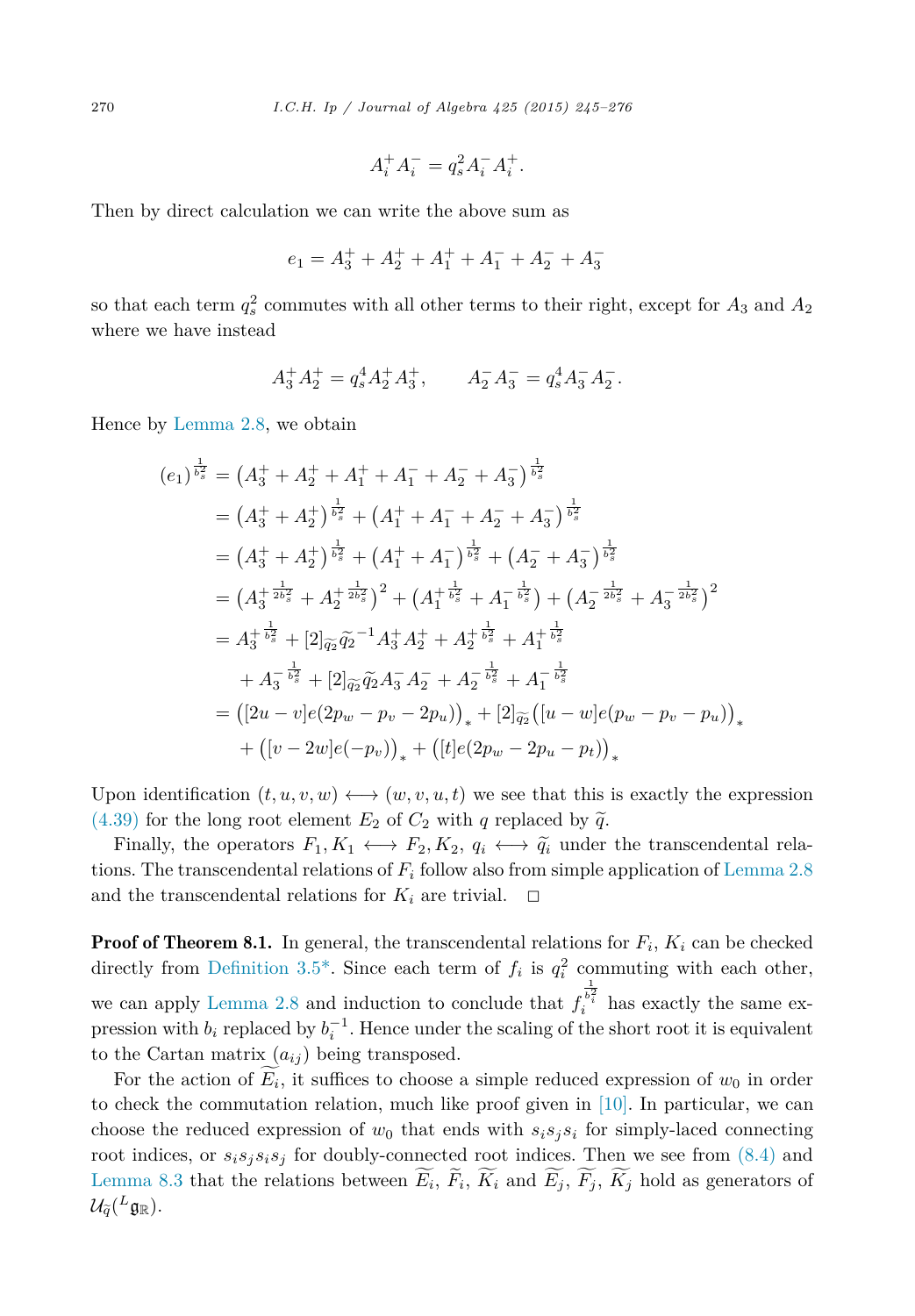<span id="page-26-0"></span>Finally, the action  $E_1$  and  $E_2$  for  $\mathcal{U}_{\tilde{q}}(\mathfrak{g}_{\mathbb{R}})$  of type  $G_2$  corresponding to  $w_0 =$ *s*2*s*1*s*2*s*1*s*2*s*<sup>1</sup> from [Theorem 6.2](#page-21-0) can be checked along the same line. One needs to apply appropriate quantum dilogarithm transformations using [Lemma 2.7](#page-7-0) to simplify the expression, and apply the transcendental relation to the corresponding terms. Then reapply the inverse transformations will expand the expression and give the 13 terms which coincide with the action of  $E_2$  and  $E_1$  corresponding to  $w_0 = s_1 s_2 s_1 s_2 s_1 s_2$  with  $b_i$  replaced by  $b_i^{-1}$ .  $\Box$ 

Therefore we have the correspondence of generators:

12345 *n B<sup>n</sup>* ←→ 12345 *n C<sup>n</sup>* (8.11) 1 2 3 4 *F*4 ←→ 4 3 2 1 *F*4 (8.12) 1 2 *G*<sup>2</sup> ←→ 2 1 *G*<sup>2</sup> (8.13)

## 9. Modified quantum group and its modular double

As in the simply-laced case, we note that the generators  $E_i$ ,  $F_i$ ,  $K_i$  in general do not commute with  $E_i$ ,  $\overline{F_i}$ ,  $\overline{K_i}$ . For example, in type  $B_2$ , the relation  $K_1E_2 = q^{-1}E_2K_1$ implies

$$
K_1 \widetilde{E_2} = q^{\frac{1}{b^2}} \widetilde{E_2} K_1 = -\widetilde{E_2} K_1.
$$

More precisely, we have:

**Proposition 9.1.** The generators  $E_i$ ,  $F_i$ ,  $K_i$  commute with  $E_i$ ,  $F_i$ ,  $K_i$  up to a sign. We *have*

$$
\widetilde{E_i}E_j = (-1)^{a_{ij}}E_j\widetilde{E_i}
$$

$$
\widetilde{E_i}K_j = (-1)^{a_{ij}}K_j\widetilde{E_i}
$$

$$
\widetilde{K_i}E_j = (-1)^{a_{ij}}E_j\widetilde{K_i}
$$

and similarly for  $E_i$  replaced by  $F_i$ .

Hence as in [\[10\],](#page-31-0) we modify the generators with powers of  $K_i$  in order to take care of the commutation relation between the generators and the other part of the modular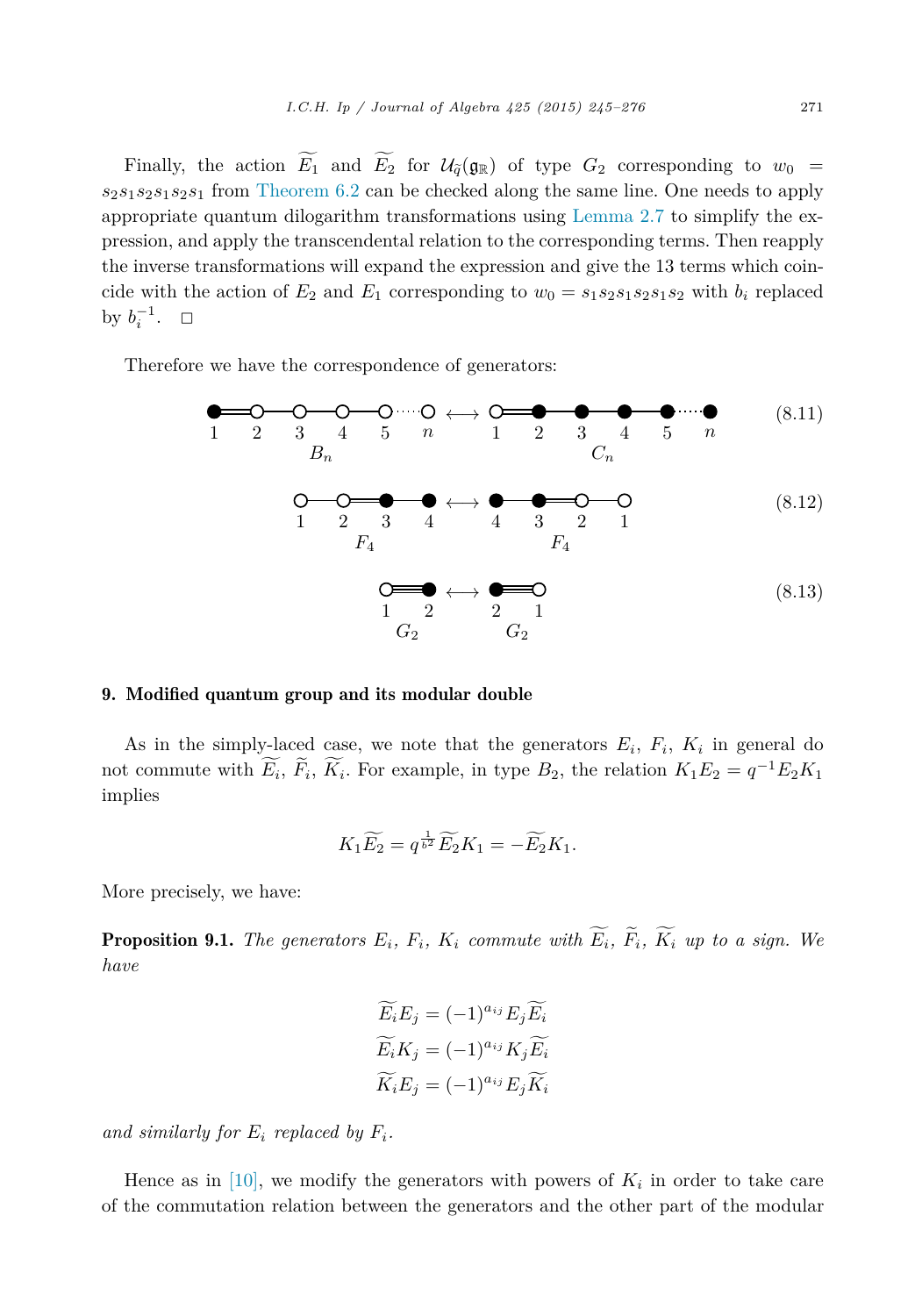<span id="page-27-0"></span>double. It turns out the modification is exactly the same even for non simply-laced type, and the corresponding results are as follows.

**Proposition 9.2.** For each node *i* in the Dynkin diagram, we assign a weight  $n_i \in \{0, 1\}$ such that  $|n_i - n_j| = 1$  if i, j are connected in the diagram, so that  $n_i$  alternates along *the edges.*

*We define*  $q := q^2 = e^{2\pi i b^2}$  *and* 

$$
\mathfrak{q}_i := \begin{cases} q_i^{-2} & \text{if } n_i = 0, \\ q_i^2 & \text{if } n_i = 1, \end{cases}
$$
 (9.1)

*where*  $q_i$  *is defined by* [\(2.6\)](#page-5-0) *and* [\(2.7\)](#page-6-0) *as before, and we define the modified quantum generators by*

$$
\mathbf{E}_i := q_i^{n_i} E_i K_i^{n_i},\tag{9.2}
$$

$$
\mathbf{F}_i := q_i^{1-n_i} F_i K_i^{n_i - 1},\tag{9.3}
$$

$$
\mathbf{K}_{i} := \mathbf{q}_{i}^{H_{i}} = \begin{cases} K_{i}^{-2} & \text{if } n_{i} = 0, \\ K_{i}^{2} & \text{if } n_{i} = 1. \end{cases}
$$
(9.4)

*Then the variables are positive self-adjoint. Let*

$$
[A,B]_{\mathfrak{q}} = AB - \mathfrak{q}^{-1}BA \tag{9.5}
$$

*be the quantum commutator. Then the quantum relations in the new variables become:*

$$
\mathbf{K}_i \mathbf{E}_j = \mathbf{q}_i^{a_{ij}} \mathbf{E}_j \mathbf{K}_i, \tag{(9.6)}
$$

$$
\mathbf{K}_i \mathbf{F}_j = \mathbf{q}_i^{-a_{ij}} \mathbf{F}_j \mathbf{K}_i, \tag{9.7}
$$

$$
\mathbf{E}_i \mathbf{F}_j = \mathbf{F}_j \mathbf{E}_i \quad \text{if } i \neq j,
$$
\n(9.8)

$$
\left[\mathbf{E}_{i}, \mathbf{F}_{i}\right]_{\mathbf{q}_{i}} = \frac{1 - \mathbf{K}_{i}}{1 - \mathbf{q}_{i}},\tag{9.9}
$$

*and the quantum Serre relations become*

$$
\left[\left[\left[\mathbf{E}_j, \mathbf{E}_i\right]_{\mathbf{q}_i^{-a_{ij}}}, \dots \mathbf{E}_i\right]_{\mathbf{q}_i^2}, \mathbf{E}_i\right]_{\mathbf{q}_i}, \mathbf{E}_i\right] = 0,\tag{9.10}
$$

$$
\left[\left[\left[\mathbf{F}_j, \mathbf{F}_i\right]_{\mathbf{q}_i^{-a_{ij}}}, \dots \mathbf{F}_i\right]_{\mathbf{q}_i^2}, \mathbf{F}_i\right]_{\mathbf{q}_i}, \mathbf{F}_i\right] = 0. \tag{9.11}
$$

We denote the modified quantum group by  $\mathbf{U}_q(\mathfrak{g}_\mathbb{R})$ .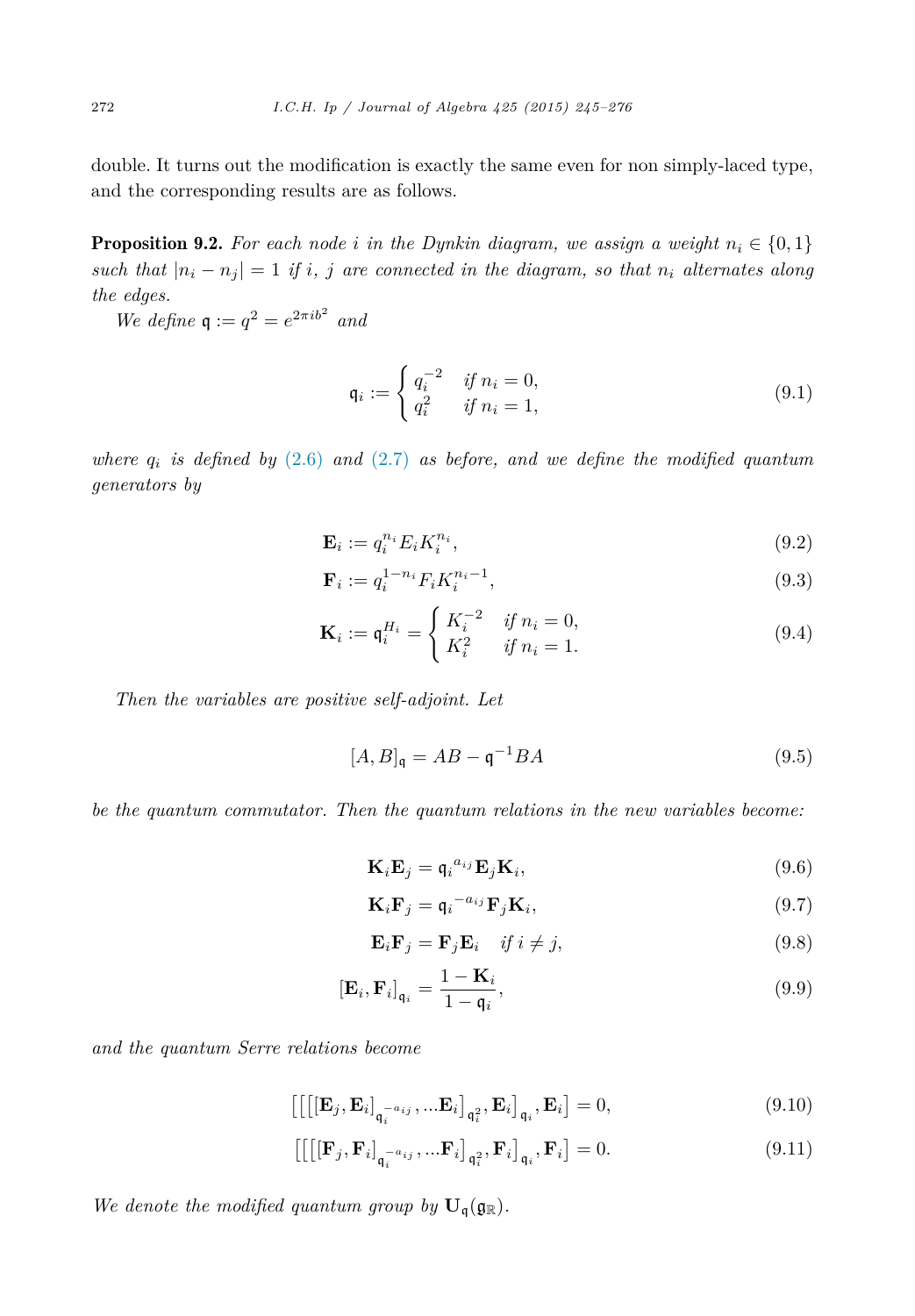Hence we can now state the main theorem for  $\mathbf{U}_{\mathfrak{q}\tilde{\mathfrak{q}}}(\mathfrak{g}_{\mathbb{R}})$ :

**Theorem 9.3.** Let  $\tilde{q} := \tilde{q}^2 = e^{2\pi i b_s^{-2}}$ . We define the tilde part of the modified modular deviate by *double by*

$$
\widetilde{\mathbf{e}_i} := (\mathbf{e}_i)^{\frac{1}{b_i^2}},\tag{9.12}
$$

$$
\widetilde{\mathbf{f}_i} := (\mathbf{f}_i)^{\frac{1}{b_i^2}},\tag{9.13}
$$

$$
\widetilde{\mathbf{K}_{i}} := (\mathbf{K}_{i})^{\frac{1}{b_{i}^{2}}},\tag{9.14}
$$

*where as before*

$$
\mathbf{e}_i = 2\sin(\pi b_i^2)\mathbf{E}_i, \qquad \mathbf{f}_i = 2\sin(\pi b_i^2)\mathbf{F}_i,
$$
\n(9.15)

$$
\widetilde{\mathbf{e}}_i = 2\sin(\pi b_i^{-2})\widetilde{\mathbf{E}_i}, \qquad \widetilde{\mathbf{f}}_i = 2\sin(\pi b_i^{-2})\widetilde{\mathbf{F}_i}.
$$
\n(9.16)

*Then the properties of positive representations are satisfied:*

- (i) the operators  $\mathbf{e}_i$ ,  $\mathbf{f}_i$ ,  $\mathbf{K}_i$  and their tilde counterparts are represented by positive *essentially self-adjoint operators,*
- (ii) the operators  $\mathbf{E}_i$ ,  $\mathbf{F}_i$ ,  $\mathbf{K}_i$  generates the Langlands dual  $\mathbf{U}_{\widetilde{\mathcal{A}}}^{\perp}(L_{\mathcal{G}\mathbb{R}})$ ,<br>(iii)  $\mathcal{U}(\mathcal{U}) = \mathcal{U}(\mathcal{U})$
- (iii) all the generators  $\mathbf{E}_i$ ,  $\mathbf{F}_i$ ,  $\mathbf{K}_i$  commute with all  $\mathbf{E}_j$ ,  $\mathbf{F}_j$ ,  $\mathbf{K}_j$ .

*Therefore we have constructed the positive principal series representations of the modular double*

$$
\mathbf{U}_{\mathfrak{q}\widetilde{\mathfrak{q}}}(\mathfrak{g}_{\mathbb{R}}) := \mathbf{U}_{\mathfrak{q}}(\mathfrak{g}_{\mathbb{R}}) \otimes \mathbf{U}_{\widetilde{\mathfrak{q}}}({}^{L}\mathfrak{g}_{\mathbb{R}}), \qquad (9.17)
$$

*parametrized by*  $rank(\mathfrak{g})$  *numbers*  $\lambda_i \in \mathbb{R}$ .

Not surprisingly, all the additional properties in the simply-laced case [\[10\]](#page-31-0) also hold in the general case, with slight modifications. The proof of the following result about the commutant is exactly the same as in the simply-laced case (with  $A<sup>T</sup>$  introduced due to the factor  $\frac{1}{2}(\alpha_i, \alpha_i)$  in the proof).

**Theorem 9.4.** The commutant for the positive representation of  $\mathbf{U}_q(\mathfrak{g}_\mathbb{R})$  is generated by **E** *<sup>i</sup>,* **<sup>F</sup>** *<sup>i</sup> and elements of the form*

$$
\widetilde{\mathbf{K}^{b^k}} := \widetilde{\mathbf{K}}_1^{b_1^k} \widetilde{\mathbf{K}}_2^{b_2^k} \cdots \widetilde{\mathbf{K}}_n^{b_n^k},\tag{9.18}
$$

for  $k = 1, ..., n$ , where the vector  $\mathbf{b}_k = (b_1^k, b_2^k, ..., b_n^k)^T$  satisfies

$$
A^T \mathbf{b}_k = \mathbf{e}_k \tag{9.19}
$$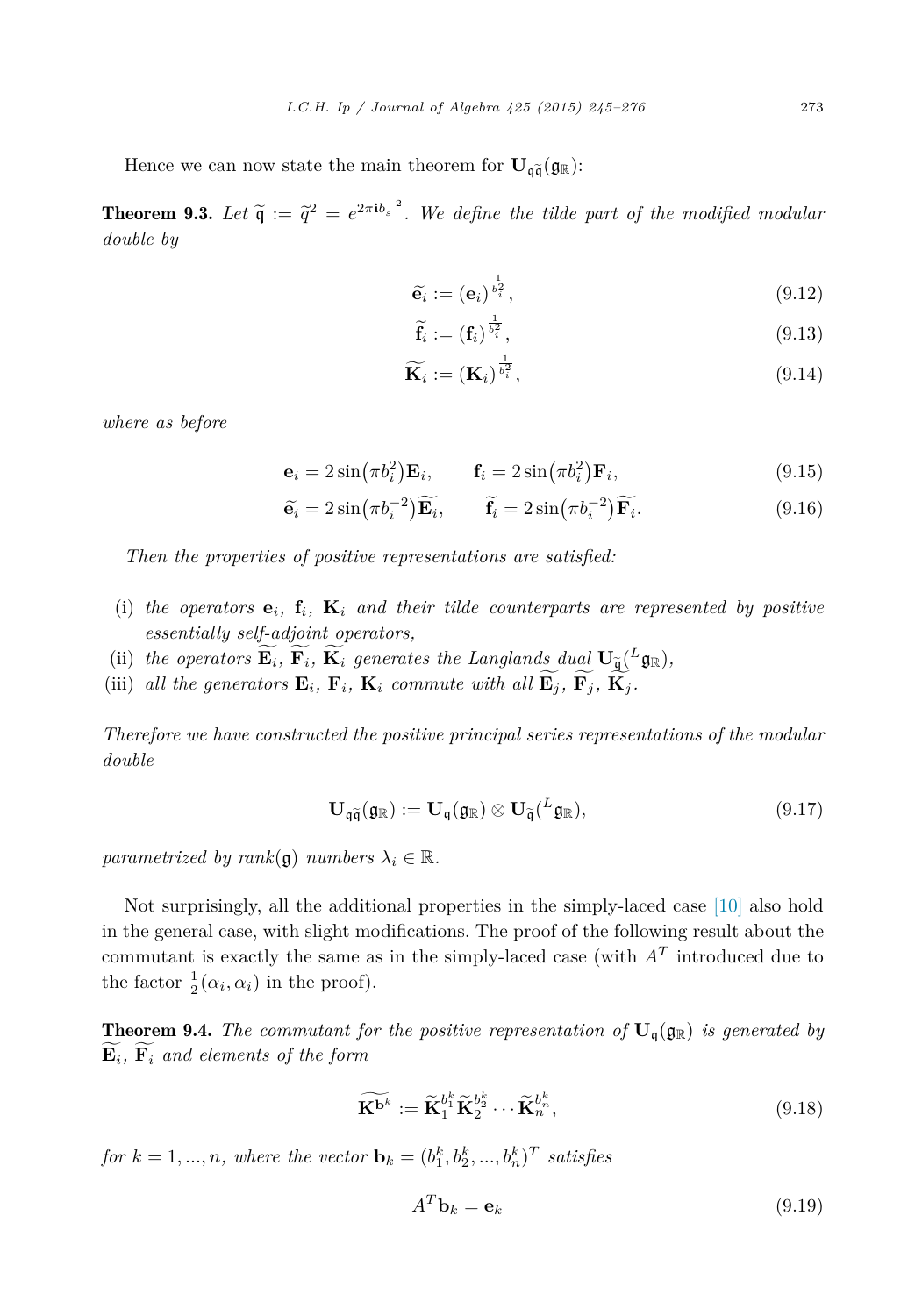*where*  $A = (a_{ij})$  *is the Cartan matrix,*  $A<sup>T</sup>$  *its transpose, and*  $e<sub>k</sub>$  *are the standard unit vectors.*

**Remark 9.5.** We note that the lattice generated by  $\mathbf{K}_i$  is a sub-lattice generated by  $\mathbf{K}^{b^k}$ . In fact one can check that the commutant of (the adjoint form)  $\mathbf{U}_{\mathfrak{g}}(\mathfrak{g}_{\mathbb{R}})$  is precisely the simply-connected form of its Langlands dual quantum group, denoted by  $\mathbf{U}_{\tilde{\mathfrak{q}}}(L_{\mathfrak{g}_{\mathbb{R}}})$ . For example, in type  $B_n$ ,  $\mathbf{U}_{\mathbf{\tilde{q}}}^{\sim}(L_{\mathbf{\tilde{g}}_{\mathbb{R}}})$  is just adjoining  $K_1$  $\frac{1}{2}$  to  $\mathbf{U}_{\widetilde{\mathfrak{q}}}(^L \mathfrak{g}_{\mathbb{R}}).$ 

Let the index *i* corresponds to the coordinate parametrization  $\{x_i\}$ , and  $b_i$  as usual denotes *b<sup>s</sup>* or *b<sup>l</sup>* depending on whether the corresponding root is short or long. Let *s* (resp. *l*) be the number of indices corresponding to short (resp. long) roots, so that  $s+l=$  $l(w_0)$ . Let  $\mathbb{C}[\mathbb{T}_{q=1}^{s,l}]$  be the quantum torus algebra generated by  $\{\mathbf{u}_i^{\pm 1}, \mathbf{v}_i^{\pm 1}, \widetilde{\mathbf{u}}_i^{\pm 1}, \widetilde{\mathbf{v}}_i^{\pm 1}\}_{i=1}^{l(w_0)}$ with the  $\mathfrak{q}$ -commutation relations:

$$
\mathbf{u}_i \mathbf{v}_i = \mathbf{\mathfrak{q}}_i \mathbf{v}_i \mathbf{u}_i, \qquad \widetilde{\mathbf{u}}_i \widetilde{\mathbf{v}}_i = \widetilde{\mathbf{\mathfrak{q}}}_i \widetilde{\mathbf{v}}_i \widetilde{\mathbf{u}}_i,\tag{9.20}
$$

which can be realized by positive self adjoint operators

$$
\mathbf{u}_i = e^{2\pi b_i u_i}, \qquad \mathbf{v}_i = e^{2\pi b_i p_i}, \tag{9.21}
$$

and similarly for  $\tilde{\mathbf{u}}_i$ ,  $\tilde{\mathbf{v}}_i$  with  $b_i$  replaced by  $b_i^{-1}$ . Then we have [Theorem 1.5](#page-3-0) of the introduction generalizing the results of the simply-laced case.

Theorem 9.6. *We have an embedding*

$$
\mathbf{U}_{\mathfrak{q}\tilde{\mathfrak{q}}}(\mathfrak{g}_{\mathbb{R}}) \hookrightarrow \mathbb{C}\big[\mathbb{T}_{\mathfrak{q}\tilde{\mathfrak{q}}}^{s,l}\big] \tag{9.22}
$$

*where each generator of*  $\mathbf{U}_{q\tilde{q}}(q_R)$  *is realized as a Laurent polynomial of*  $\{\mathbf{u}_i, \mathbf{v}_j\}$ *.* 

*In particular*

$$
\mathbf{U}_{\mathfrak{q}\widetilde{\mathfrak{q}}}(\mathfrak{g}_{\mathbb{R}}) \hookrightarrow \mathbb{C}\big[\mathbb{T}_{\mathfrak{q}\widetilde{\mathfrak{q}}}^{n,n^2-n}\big] \qquad \text{g is of type } B_n
$$
  

$$
\mathbf{U}_{\mathfrak{q}\widetilde{\mathfrak{q}}}(\mathfrak{g}_{\mathbb{R}}) \hookrightarrow \mathbb{C}\big[\mathbb{T}_{\mathfrak{q}\widetilde{\mathfrak{q}}}^{n^2-n,n}\big] \qquad \text{g is of type } C_n
$$
  

$$
\mathbf{U}_{\mathfrak{q}\widetilde{\mathfrak{q}}}(\mathfrak{g}_{\mathbb{R}}) \hookrightarrow \mathbb{C}\big[\mathbb{T}_{\mathfrak{q}\widetilde{\mathfrak{q}}}^{12,12}\big] \qquad \text{g is of type } F_4
$$
  

$$
\mathbf{U}_{\mathfrak{q}\widetilde{\mathfrak{q}}}(\mathfrak{g}_{\mathbb{R}}) \hookrightarrow \mathbb{C}\big[\mathbb{T}_{\mathfrak{q}\widetilde{\mathfrak{q}}}^{13,3}\big] \qquad \qquad \text{g is of type } G_2
$$

**Proof.** The proof is exactly the same as in the simply-laced case, with scaling by appropriate *b*'s. Since positive representations are irreducible, to obtain such embedding, all we need is a transformation of the representations of the modified generators  $\mathbf{E}_i$ ,  $\mathbf{F}_i$ ,  $\mathbf{K}_i$ that shifts the *p*'s appropriately so that the coefficients of the variables are all even. In particular, since only the parity matters, we observe that we can ignore the brackets in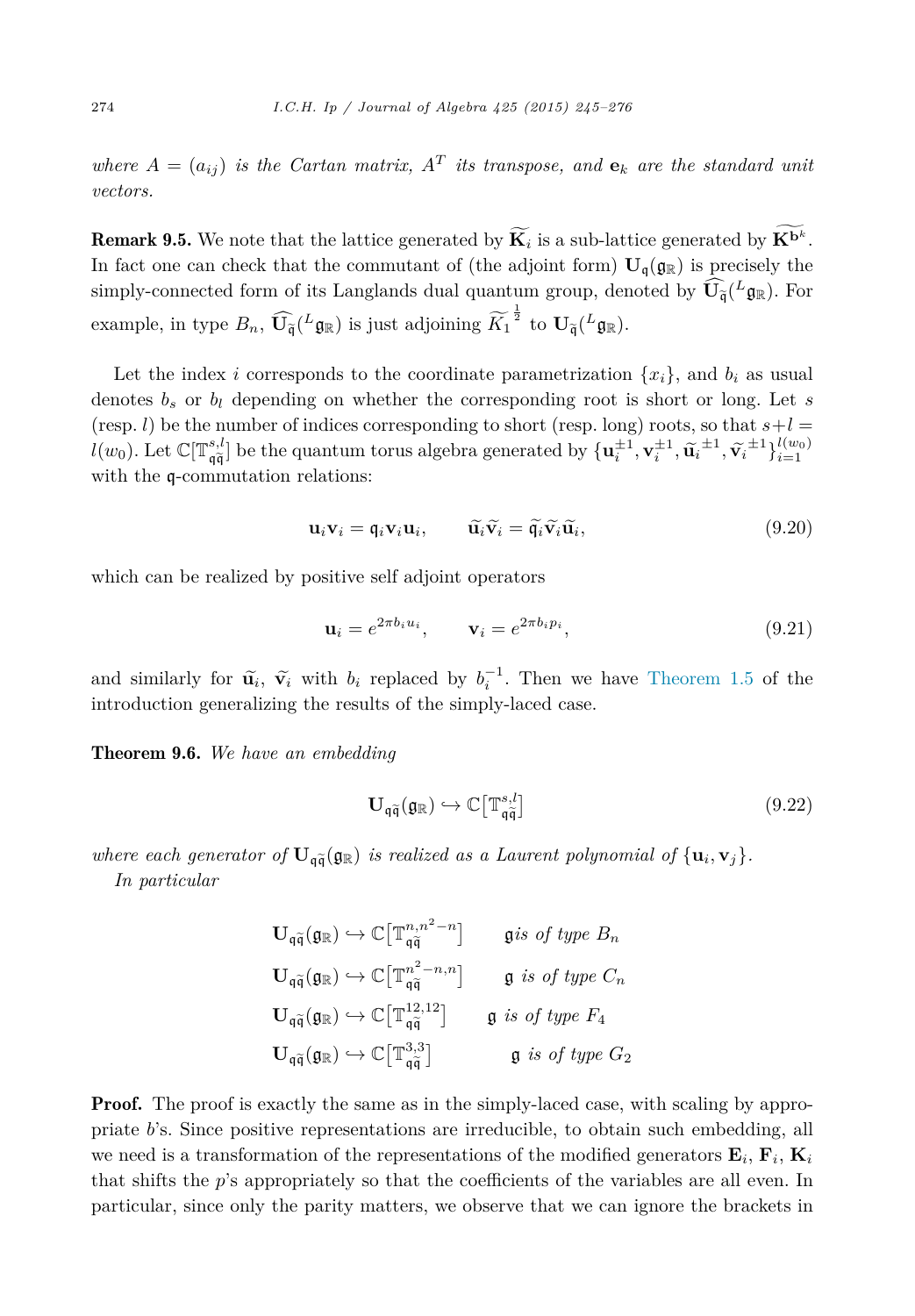our notation (cf. [Definition 4.4\)](#page-14-0) when considering such shifts. Note that this embedding is by no mean unique.

First we do this for the expressions of  $\mathbf{F}_i$ . Explicitly, as before let  $v_i$  denote the coordinate used in Definition 3.5<sup>\*</sup> and  $r(i)$  its corresponding root. Also let

$$
c_{jk} := a_{r(k)r(j)}b_k/b_j.
$$

Then the unitary transformation can be obtained from multiplication by the unitary functions

$$
e^{\frac{1}{2}\pi i v_i^2}: 2\pi b_i p_i \mapsto 2\pi b_i p_i + \pi b_i v_i,
$$

for all *i*, and

$$
e^{\pi i c_{jk}v_jv_k}: 2\pi b_jp_j \mapsto 2\pi b_jp_j + \pi a_{r(k)r(j)}b_kv_k, \qquad 2\pi b_kp_k \mapsto 2\pi b_kp_k + \pi a_{r(j)r(k)}b_jv_j
$$

whenever  $j < k$ ,  $n_{r(j)} = 0$  and  $r(j)$ ,  $r(k)$  are adjacent in the Dynkin diagram. Note that these transformations commute with each other, so the order does not matter.

One can check from Definition  $3.5^*$  and the modified formula  $(9.3)$  that the first shifts from these transformations systematically cancel the odd coefficients for the terms of **F***<sup>i</sup>* with  $n_i = 0$ . The second shift then deals with the odd coefficients in the terms of  $\mathbf{F}_i$ adjacent to  $\mathbf{F}_i$  in the Dynkin diagram, corresponding to  $n_j = 1$ .

In the original Definition 3.5<sup>\*</sup>, since each term of  $\mathbf{F}_i$  contains only a single  $e(p_{v_k})$ , and commutes or  $\mathfrak{q}_{r(k)}$ -commutes with other terms in  $\mathbf{E}_j$ , the transformations defined above will automatically force all the coefficients of the terms in  $\mathbf{E}_j$  to be even as well.  $\Box$ 

Finally as in the simply-laced case, we have the following unitary equivalence of positive representations:

**Theorem 9.7.** Let  $\mathcal{P}_{\lambda}$  denote the positive principal series representations of  $\mathcal{U}_q(\mathfrak{g}_\mathbb{R})$  cor*responding to the parameter*  $\lambda = (\lambda_i)_{i=1}^n$  *where*  $n = rank(\mathfrak{g})$ *. Then* 

$$
\mathcal{P}_{\lambda} \simeq \mathcal{P}_{w(\lambda)} \tag{9.23}
$$

*are unitary equivalent representations for any Weyl group element*  $w \in W$  *acting on*  $\lambda$ *, namely for simple reflections,*

$$
s_i(\lambda_j) := \lambda_j - a_{ij}\lambda_i \tag{9.24}
$$

*where aij is the Cartan matrix. In particular, the positive principal series representations are parametrized by*  $\lambda \in \mathbb{R}_{\geq 0}^n$ .